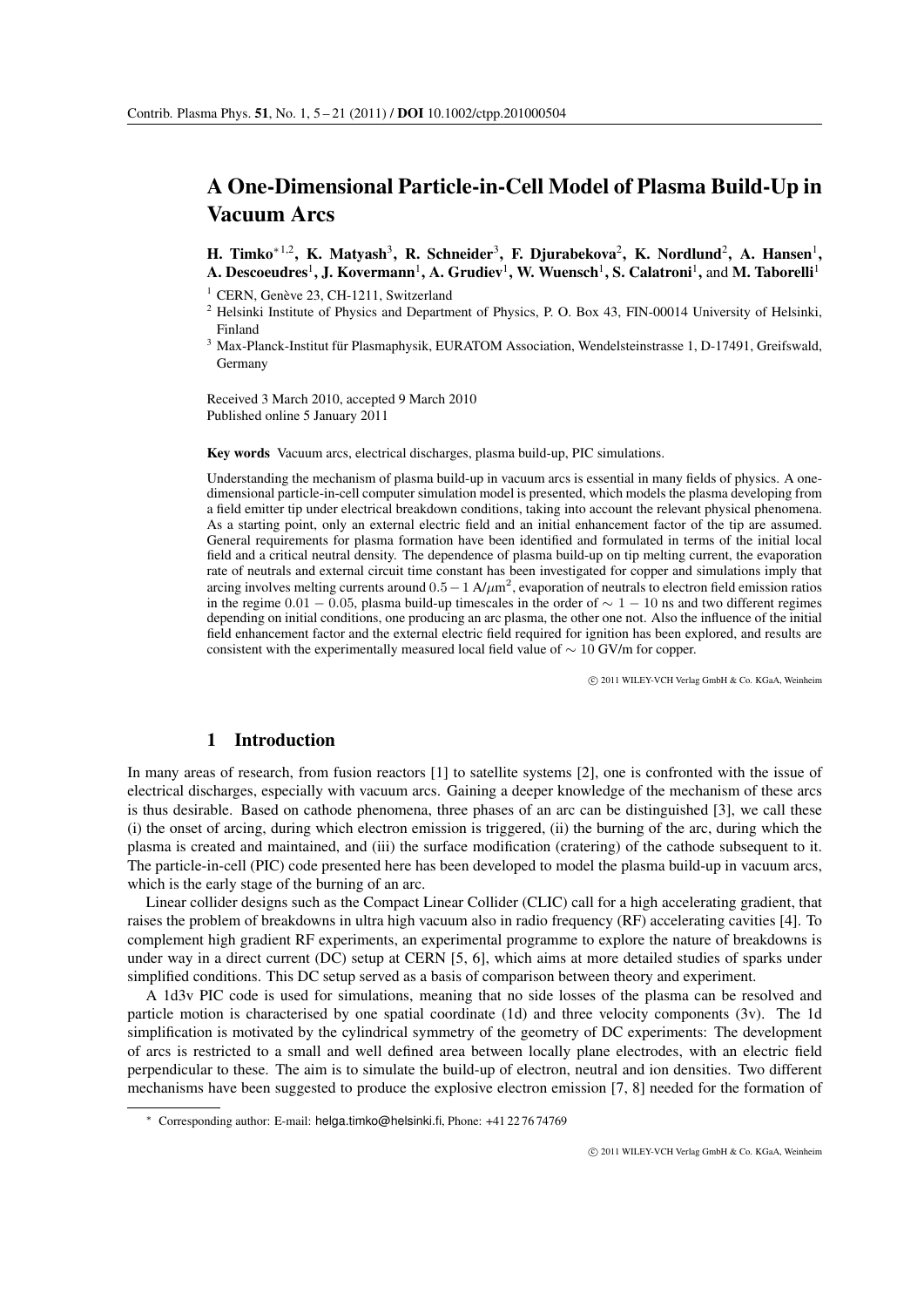the arc plasma: Electron emission due to (i) micro-protrusions (field emitting tips) on the cathode surface [9, 3] and due to (ii) insulating particles resting on or embedded in a metal substrate [10]. In our model, a field emitting tip is assumed in terms of properties such as the field enhancement factor, although the tip itself is not modelled. Resolvable physical quantities are areal densities such as current density. Thus one can interpret this one-dimensional model as the simulation of plasma developing from one field emitter only.

## 2 Methods

# 2.1 Experimental setup

The experimental setup to be modelled [11] consists of a rounded rod (anode) and a plane sample (cathode), with a typical gap distance of 20  $\mu$ m (Fig. 1(a)). As the high electric field is concentrated to a small area on both the anode and the cathode, the system can be approximated by two parallel plane electrodes, with a homogeneous external electric field in-between. Two modes of measurement are possible with this setup, one for measuring the electron field emission current as a function of applied field and the other for determining the breakdown field  $E_{BRD}$ . From the former, one can extract the so-called field enhancement factor  $\beta$  by fitting the Fowler-Nordheim equation [12, 13]. Details of the field emission model are discussed in Sec. 2.3.4. β describes by what factor the external field is enhanced at the surface. Typical measured values of the breakdown field are around 150 − 250 MV/m, and field enhancement factors between 40 − 70 for copper. The corresponding local field (calculated as the product of  $E_{BRD}$  and  $\beta$  measured prior to breakdown) for conditioned copper was found to be more or less constant around a value  $E_{LOC} \sim 10 - 11$  GV/m [14, 15].



(a) Experimental setup: anode (cylindrical, on the right) and cathode (planar, on the left) with a gap distance of  $\approx 20 \ \mu \text{m}$  in-between.



(b) Electric circuit during breakdown measurements, where  $R_{ext}$  =  $30 \Omega$ ,  $C_{ext} = 0.1 - 27.5$  nF. First  $C_{ext}$  is charged, with  $S_1$  closed and  $S_2$  open. Then the power supply is disconnected  $(S_1$  open) and finally the charged capacitor is connected to the discharge gap  $(S_2 \text{ closed})$ .

Fig. 1 Experimental setup (a) and its schematic electric circuit during breakdown measurements (b).

To measure the breakdown field, first a capacitor is charged to a given high voltage, then it is disconnected from the power supply and finally connected to the electrodes, so that the circuit during breakdown consists of a capacitor  $C_{ext}$  (serving as a power supply), a resistor  $R_{ext}$  (limiting the current) and the discharge gap characterised by the resistance of the plasma  $R_{plasma}(t)$  (Fig. 1(b)). The voltage over the electrodes is constant until breakdown starts and then falls exponentially (Fig. 2) with a given time constant depending on  $C_{ext}$  ( $R_{ext}$ is always the same). The maximum energy available for the breakdown is thus determined by the capacitance and the charging voltage.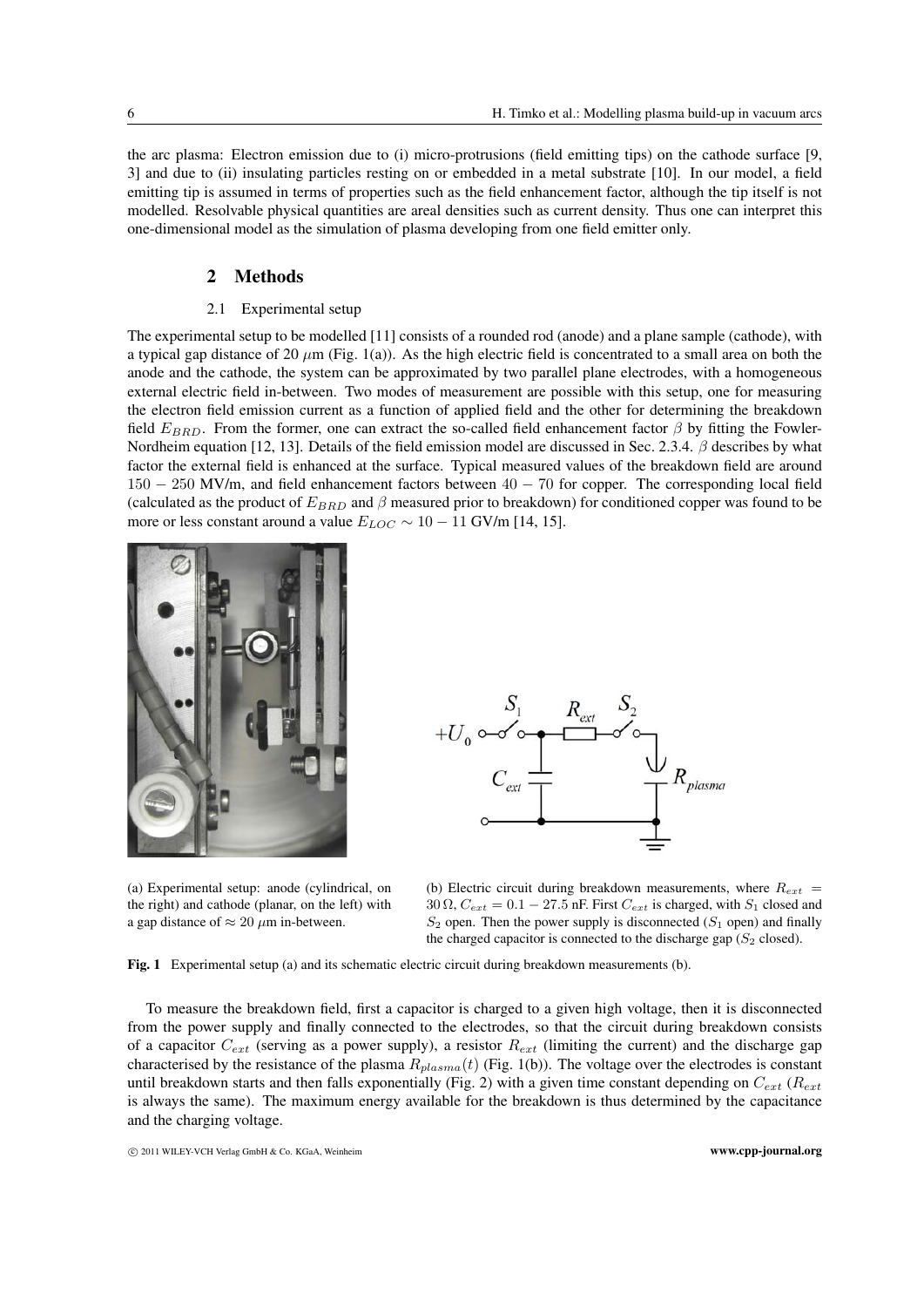

Fig. 2 Typical experimental curves for current and voltage measured over the cathode-anode system. First an external capacitor is charged to a high voltage, then this capacitor is connected to the copper electrodes. The voltage remains stable for a while, until breakdown starts and drops then exponentially. Meanwhile the current grows until the energy available for breakdown is consumed.

In a vacuum arc, experimentally measured plasma densities are typically  $10^{20} - 10^{22}$  1/cm<sup>3</sup> [16, 17, 18]. Total current densities are estimated to be in the regime of at least  $10^{-2} - 10^{-1}$  A/ $\mu$ m<sup>2</sup> [19] with values up to  $\sim 1$  A/ $\mu$ m<sup>2</sup> [17]. In a fully developed arc, highly ionised species can be present (for copper up to Cu<sup>5+</sup> [16]. In the given geometry of the experimental setup one can assume that an order of 10 field emitters are present at the same time at the breakdown site, one being the dominating field emitter [20].

#### 2.2 The model and its applicability

An existing one-dimensional, 1d3v, electrostatic particle-in-cell code with Monte Carlo collision scheme (PIC-MCC) [21, 22, 23] has been adapted to the experimental setup described above and the relevant physical phenomena (Sec. 2.3) in vacuum arcs. In the current model, the material under investigation is copper, which is the main candidate material for CLIC accelerating structures. Two "infinite" electrodes are simulated, with the cathode grounded and the anode powered with 5 kV. The distance between the electrodes is set to 20  $\mu$ m, resulting in an electric field of 250 MV/m. Particles can move in one dimension along the electric field. Through collisions, their velocities are resolved in three dimensions. A schematic view of the model is given in Fig. 3.



Fig. 3 Schematic diagram of the one-dimensional PIC-MCC code used for modelling DC arcs. The high electric field causes electron field emission and evaporation of neutrals. Ions are created in ionisation collisions. Three species (electrons, neutrals and ions) are taken into account.

Simulations are initiated starting from perfect vacuum, i.e. no particle at all being present in the system. In this model, only the three dominating species, electrons, Cu neutrals and  $Cu<sup>+</sup>$  ions, are taken into account. Electrons appear in the system due to electron field emission (Sec. 2.3.1) from a field emitter tip. This field emitter tip is assumed to be present at the cathode in terms of its field enhancement factor  $\beta$ , however, geometrically the emitter can not be resolved in a one-dimensional model. Neutrals appear initially due to a mixture of field and thermal evaporation to which we apply a simple model (Sec. 2.3.2) in our simulations. Throughout all the simulation, only electrons and neutrals are injected, which is a simplification mainly motivated by the fact that only Cu<sup>+</sup>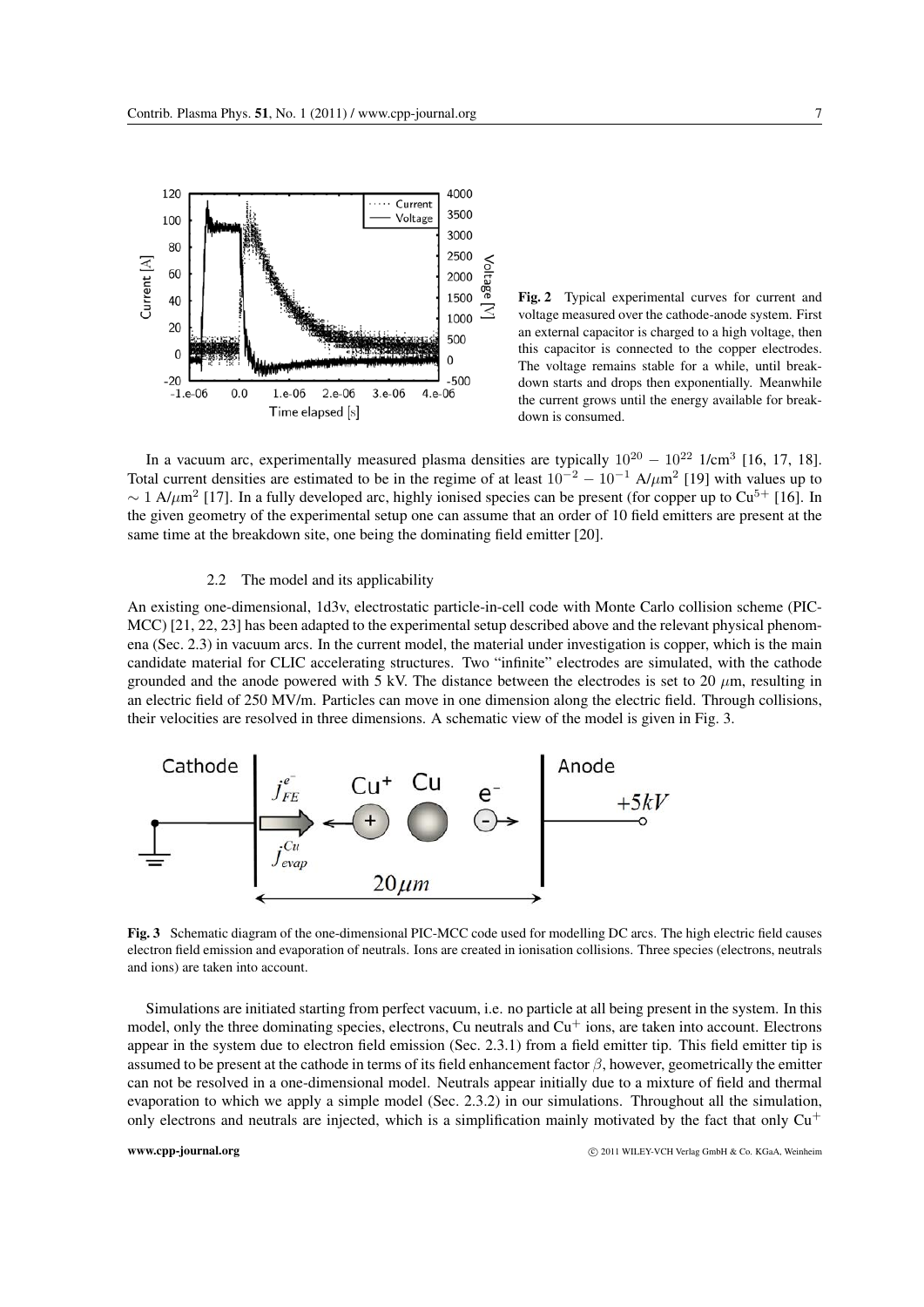is taken into account and no higher ionisation states. Therefore, all ions present in the system are produced in collisions (Sec. 2.3.3). Once charged particles are present in the system, they are accelerated in the electric field and can cause sputtering from the electrodes. The sputtering (Sec. 2.3.4) determines the boundary conditions and sputtered particles become the source of further neutrals and electrons. Neutrals evaporated and sputtered from the field emitter tip will erode the tip, and a high electron current density caused by emitted electrons will heat and eventually melt the tip (Sec. 2.3.5). The "melting" of the tip is performed simply by setting  $\beta = 1$ . Both the erosion and the melting of the tip can be taken into account in the model by assigning an area to the tip.

In principle, simulations are then terminated when the initially chosen number of time steps is finished, and simulations can be continued later on. In practice, however, simulations have to be stopped in the early stage of arc development, due to memory limitations (discussed in detail at the end of this Section).

To mimic the experimental circuit and its limited energy available for breakdown, the external voltage applied to the anode stays constant only until the current density through the electrodes reaches a certain threshold. This threshold was assigned to indicate that plasma starts to build-up and extract energy from the system. Values around  $2-3 \cdot 10^{-3}$  A/ $\mu$ m<sup>2</sup> were found to be suitable for this purpose, because they correspond to the build-up of an ion current in addition to the electron current. (The choice of the threshold can slightly influence the timescale of plasma build-up.) After the threshold in current density is reached, the voltage is reduced exponentially. The time constant of this exponential drop is one of the parameters to be investigated (Sec. 3.2). In principle, the time constant  $\tau = C_{ext}(R_{ext} + R_{plasma})$ . However, the resistance of the plasma can not yet be calculated selfconsistently because only the current density is known and the area of current flow is clearly not resolved in a one-dimensional model.

As the model is one-dimensional, several free parameters in the model remain, which will be discussed extensively in Sec. 3. These free input parameters and their implementations in the code are the following:

- i. the electron field emission current density that melts the tip (Sec. 3.1), implemented as a threshold of electron field emission current density  $j_{melt}$ , which, if exceeded, sets the field enhancement factor of the tip  $\beta = 1$ ;
- ii. the time constant of the exponential drop in the external voltage  $\tau$  (Sec. 3.2), which determines the potential at the electrodes at any instant;
- iii. the evaporation of neutrals to electron field emission ratio  $r_{Cu/e}$  (Sec. 3.3), which determines how many neutrals are injected at the cathode in comparison to the electrons that are injected according to the Fowler-Nordheim equation (Eq. 1);
- iv. the initial local field  $E_{LOC}$  that acts at the field emitter tip when starting the simulation (Sec. 3.4), given by the product of the initial field enhancement factor of the tip and the initial external electric field.

These parameters together with simulation-related parameters such as time step and grid size serve as the only input parameters in the model. The development of the system is then fully determined by the model described. Within regular time steps, relevant macroscopic plasma parameters that are calculated from particle coordinates (1d) and velocities (3v) (number density of each species, potential and temperature) are outputted, as well as energy distributions at several positions in the system. Also the evolution of free parameters that vary with time (local field, field enhancement factor, exponentially dropping external potential), and the evolution of injected and absorbed particle currents at the boundaries is followed. With the aid of these, the total current density going through the discharge gap as well as the plasma resistance can be determined as a function of time.

When using a PIC code, following conditions between simulation time step  $\Delta t$  and plasma frequency  $\omega_{pe}$ as well as grid size  $\Delta x$  and Debye length  $\lambda_D$  have to be fulfilled in order to guarantee a stable and reliable solution [22]:  $\Delta t \le 0.2\omega_{pe}^{-1}$  and  $\Delta x \le \lambda_D$  (we chose  $\Delta t = 0.2\omega_{pe}^{-1}$  and  $\Delta x = 0.5\lambda_D$ ). The dynamic range for resolving plasma density with pseudo-particles is limited due to memory and runtime limits to about 6 orders of magnitude. These limits can be estimated as follows. Knowing the timescale of the phenomenon to be simulated and given an acceptable runtime (a few weeks, for instance), the smallest resolvable time step can be determined. Similarly, knowing the typical densities (number of particles in a cell) in the phenomenon and given the memory available in the simulation determines the grid size that can be resolved. This means, that for a given system with given timescale and spatial size, we may choose the number of superparticles  $(N_{sp})$  such that runtime and memory requirements are optimised, however, this determines the density around which the solution is stable.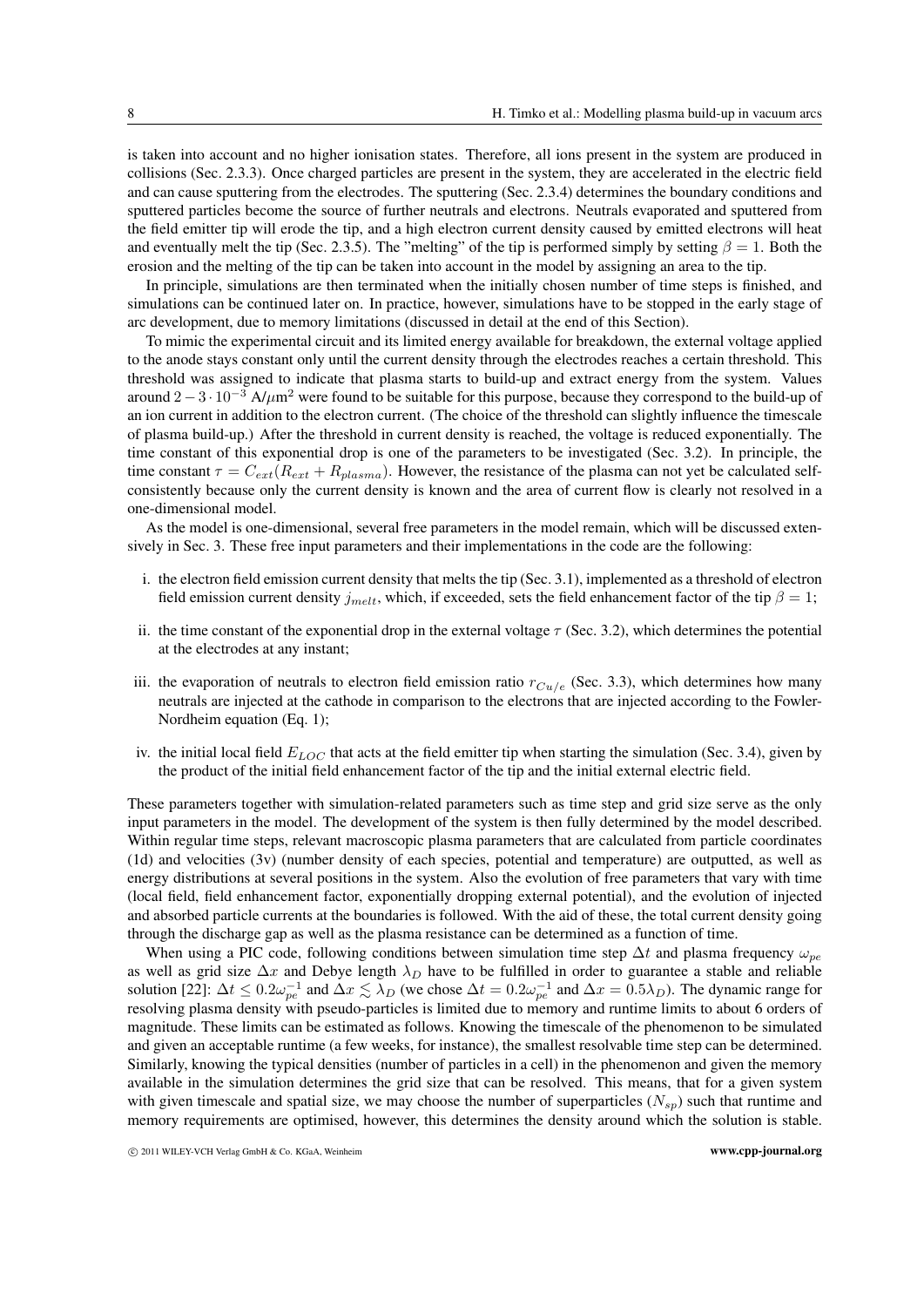Given the fixed dimensions of the modelled system, the practical limit of plasma density producing reliable results is  $10^{19} - 10^{20}$  1/cm<sup>3</sup> at a maximum, keeping the number of cells below  $\sim 1000$ .

Specifically for arc plasma, the difficulty is that many orders of magnitude in density would have to be covered, but with one set of parameters ( $\Delta x$ ,  $\Delta t$ ,  $N_{sp}$ ) this is not possible. One may of course stop a simulation when a given density is reached and choose different parameters so that the range of densities that can be simulated would be extended. However, due to the enormous rise of density in the arc during the "avalanche" of ionisation, enhancement factors in the grid size of several orders of magnitude and similar reduction factors of the time step would be needed to describe the complete phenomenon. Therefore, with PIC one is limited to the early stage of arc burning.

#### 2.3 Phenomena taken into account

Particular attention is paid to the physical phenomena specifically important in the studied situation. The way of their implementation with respect to the plasma-surface interaction, build-up of plasma and sheath potential is presented in detail in the subsections below.

The diagnosis of the plasma sheath is carried out as follows. As in our simulations the sheath at the cathode is driven by the applied voltage, and is also influenced by the secondary electron emission, it is improper to define the sheath edge using the classical Bohm criterion. Therefore, we determine the sheath edge at the cathode qualitatively at the point where the electric field abruptly changes.

#### 2.3.1 Electron field emission

The standard Fowler-Nordheim equation taking into account the field enhancement factor  $\beta$  has been used to calculate the field emission (FE) current of electrons  $j_{FE}$  [24, 25, 13]:

$$
j_{FE}(E) = a_{FN} \frac{(eE_{LOC})^2}{\phi t(y)^2} \exp\left(-b_{FN} \frac{\phi^{3/2} v(y)}{eE_{LOC}}\right),\tag{1}
$$

where  $\phi$  is the work function, e the elementary charge and the local field is  $E_{LOC} = \beta E$  with E being the electric field measured at the cathode. Note that in our case  $E$  is not purely the instantaneous external field applied but also contains contributions coming from the charged particles of the plasma.  $t(y)$  and  $v(y)$  are elliptical integral functions of the variable

$$
y = \sqrt{\frac{e^3 E_{LOC}}{4\pi\varepsilon_0 \phi^2}},\tag{2}
$$

where  $\varepsilon_0$  is the permittivity of vacuum. The constants  $a_{FN}$  and  $b_{FN}$  stand for

$$
a_{FN} = \frac{e}{16\pi^2 \hbar} = 1.5414 \cdot 10^{-6} \frac{\text{A}}{\text{eV}},
$$
  
\n
$$
b_{FN} = \frac{4\sqrt{2m_e}}{3\hbar} = 6.8309 \cdot 10^9 \frac{1}{\sqrt{\text{eVm}}},
$$
\n(3)

when  $[j_{FN}] = A/m^2$ ,  $[E_{LOC}] = V/m$  and  $[\phi] = eV$ , where  $\hbar$  is the reduced Planck constant and  $m_e$  the electron mass. The Wang and Loew approximation [26] has been used for the elliptic functions  $t(y)$  and  $v(y)$ , setting  $t(y)=1$  and  $v(y)=0.956-1.062y^2$ . The value  $\phi = 4.5$  eV [27] has been used as an average for polycrystalline copper.

The Fowler-Nordheim equation in the above form is no longer applicable when the electron current density reaches  $\sim 0.06$  A/ $\mu$ m<sup>2</sup> [10, 47], and space charge corrections become significant thereinafter. Since in PIC the electric field is a sum of the external field and the fields created by charged particles, the space charge correction to the Fowler-Nordheim equation is automatically taken care of. Above an emission current of  $\sim 0.06$  A/ $\mu$ m<sup>2</sup>, most of the emitted electrons will be absorbed again immediately by the cathode, so that the net electron emission current towards the anode will be the space charge corrected one.

In reality, part of the electron emission from the tip is thermal-assisted, however, in the model, thermionic emission [28] has not been taken into account, since the temperature of the tip is not resolved. Nevertheless,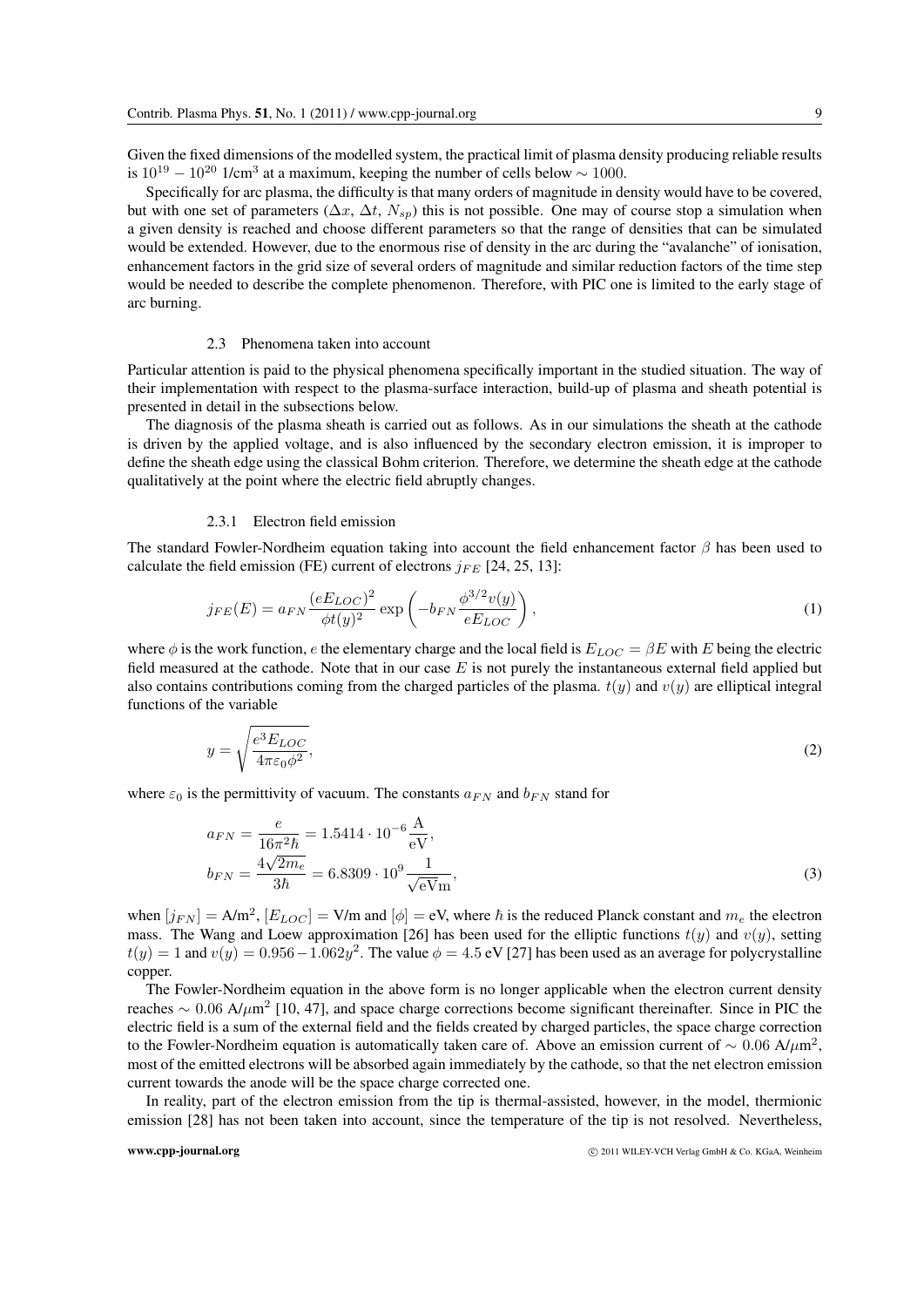the melting of the tip had to be incorporated into the model (discussed in detail in Sec. 2.3.5), for otherwise the electron emission current would grow unrealistically high. Due to the high electron current density flowing through the tip, the temperature of the tip is expected to grow significantly during the simulations, and near the melting point the thermionic component of the electron emission current is not negligible anymore. In fact, the lack of information on thermionic electron emission results in the underestimation of electron current right before the tip melts with up to 30% [13, 28] for the typical  $E_{LOC} \sim 6 - 8$  GV/m seen in simulations. However, assigning temperature to the tip within a one-dimensional model, where areas are not resolved, would result in similar errors and is out of the scope of this model.

#### 2.3.2 Evaporation of neutrals

Neutral atoms removed from the field emitter tip are the other species which build up the plasma. The evaporation of neutrals is the key to the question why arcs under vacuum conditions can develop at all. Therefore, the evaporation phenomenon is a crucial part of our model. Since the tip will be heated by the electron field emission current up to its melting point, the most significant contribution to the evaporation of neutrals will come from the (field assisted) thermal evaporation of neutrals from the field emitter. Until a more accurate prediction for the evaporation rate of neutrals is available, a simplified model has been applied in the present work. The evaporation rate of neutrals was assumed to follow the electron field emission current with a given ratio. This results in an exponential behaviour of the evaporation of neutrals as a function of electric field, which is also motivated by the fact that the thermal excitation of an atom is represented by the Boltzmann factor. The possible range of the evaporation of neutrals to electron field emission ratio has been investigated through simulations (Sec. 3.3).

The field evaporation [29, 30] of positive ions from the anode and possibly negative ions from the cathode, which might play a role in the early stage, has not been taken into account. Also the thermal evaporation of neutrals from outside the field emitter tip, which can play a role at elevated temperatures, was assumed to be negligible.

Both electrons and neutrals are injected into the system with Maxwellian velocity distributions, with corresponding temperatures of 0.25 eV and 250 eV for electrons and neutrals, respectively.

#### 2.3.3 Collisions

Collisions play a central part in the code and are treated with the Monte Carlo collision scheme (MCC). As we are simulating the onset of plasma build-up, only the three dominant species, electrons, Cu neutrals and  $Cu<sup>+</sup>$  ions are taken into account; qualitative results are not expected to change much through handling more species. In addition, in the experimental setup only  $Cu^+$  and  $Cu^{2+}$  have been observed with optical spectroscopy [31]. For the three species treated, following collisions are relevant and have been taken into account with experimentally measured, energy dependent cross sections [32, 33, 34]:

- Coulomb collisions between  $(e^-, e^-)$ ,  $Cu^+, Cu^+, (e^-, Cu^+)$ ,
- Elastic collision  $e^- + Cu \rightarrow e^- + Cu$ ,
- Impact ionisation  $e^- + Cu \rightarrow 2e^- + Cu^+,$
- Charge exchange and momentum transfer  $Cu^+ + Cu \rightarrow Cu + Cu^+,$
- Elastic collision  $Cu + Cu \rightarrow Cu + Cu$ .

## 2.3.4 Sputtering yields

Sputtering phenomena have also been built into the code. Cu and  $Cu<sup>+</sup>$  sputter Cu on both the cathode and the anode, with a yield depending on their impact energy. In our model, we used the empirical formula by Yamamura and Tawara [35], which is a best fit to available experimental data. In general, ions arriving at the cathode will sputter the most. After a while, when the plasma density builds up, the ion bombardment starts to be so intense at the cathode that the assumption of having single, uncorrelated bombardment events breaks down and yields obtained from low-flux experiments can no longer be applied. Above a threshold of ion flux at the cathode, the heat spike regime is reached and we apply an average enhanced sputtering yield of  $Y = 1000$ , based on previous molecular dynamics (MD) simulation results [36], carried out under conditions consistent with the model presented here. As a threshold of ion flux, the order of  $10^{24}$  1/cm<sup>2</sup>s (or in terms of ion current density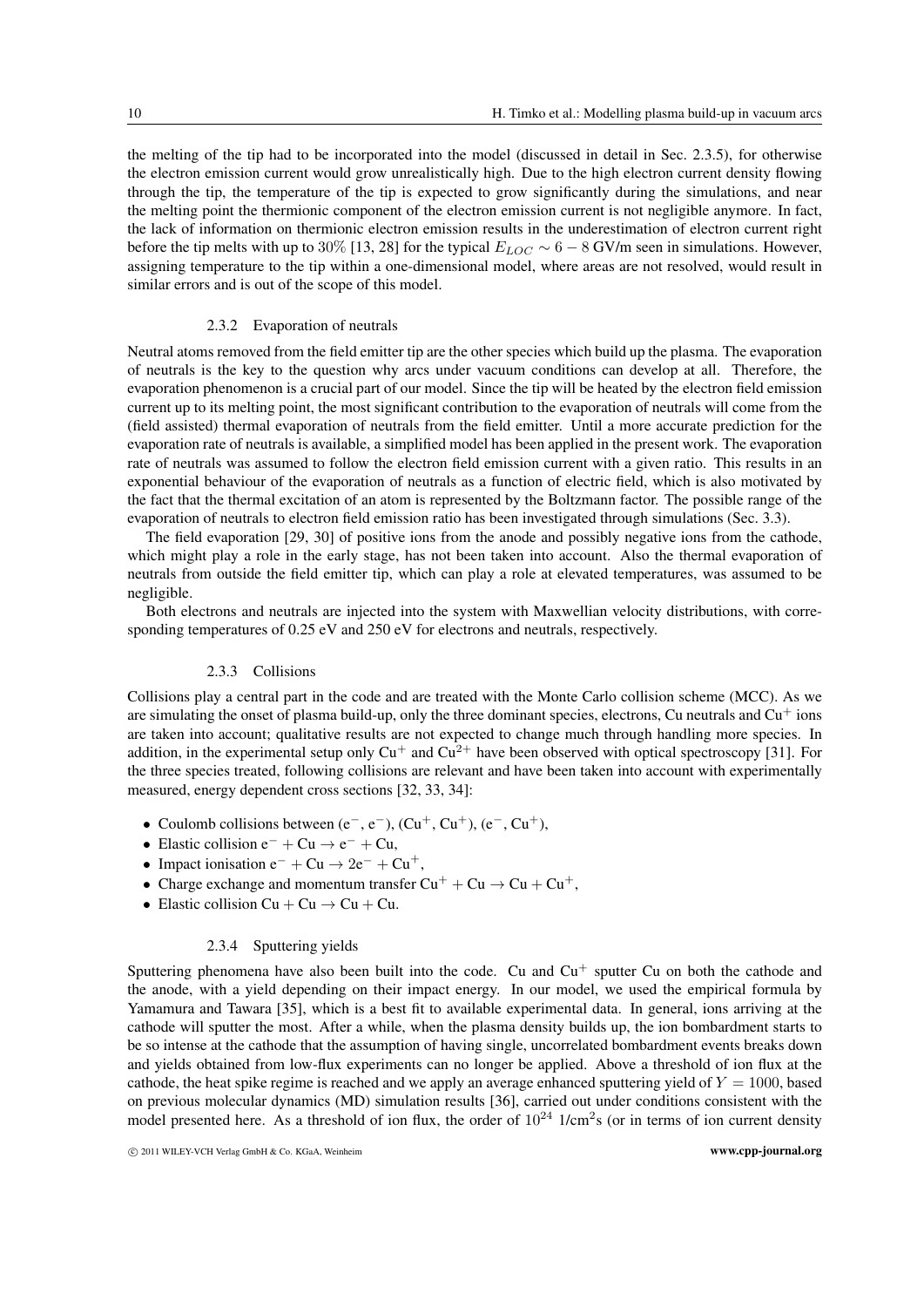$10^{-3}$  A/ $\mu$ m<sup>2</sup>) has been used, obtained in earlier PIC simulations [36]. This suitably chosen threshold led to a smooth transition between the experimentally measured and the simulated, enhanced sputtering yield.

Ions and electrons accelerated through the plasma sheath gain kinetic energies in the keV regime under the described conditions. The high energy ions cause not only an enhanced sputtering of neutrals, but also the secondary electron yield (SEY) is significant at the cathode. Taking into account the energy dependence of the SEY is nontrivial, since experimental data is mostly available for the low ( $< 1 \text{ keV}$ ) or the high ( $> 10 \text{ keV}$ ) energy regime and the most important contribution in our case comes from the intermediate regime, and as a result of high-flux bombardment. However, as the primary source of electrons is field emission and not SEY, an estimated average value of  $SEY = 0.5$  has been used for ion impact at the cathode, motivated by experimental upper and lower limits of  $SEY = 2$  for an incident energy of 10 keV [37], and the order of  $SEY \sim 0.01$ for slow ions, respectively (an estimate based on [38]). Simulations carried out with  $SEY = 0.01, 0.5, 2$  and otherwise the same parameters, showed that the value of SEY influences only slightly the time it takes for the plasma to build up. Also secondary electron emission (SEE) at the anode can influence the electron dynamics. This is not expected to change the characteristics of plasma build-up much, as the mechanism has been implicitly parametrised and tested through increasing the SEY up to 2.

Note that in experiments, electron stimulated desorption (ESD) of neutral or charged molecules and atoms [39], as well as low-energy electron-induced sputtering [40], could play an important role at the anode, both mainly due to surface impurities present in the samples [41, 42]. In simulations, however, a pure material is modelled, therefore both effects were assumed to be negligible.

#### 2.3.5 Eroding and melting the field emitter tip

The plasma obtained from one single tip is simulated with our one-dimensional model, so the erosion and finally the melting of this tip has to be included in the model. For explicit calculations in the code, a cylindrical tip with 20 nm radius has been assumed.

The erosion of the tip is simply determined by counting the number of neutral particles injected at the cathode, which is the sum of sputtering yield and evaporation. The "height" ( $h \approx \beta r$  [43]) of the tip is reduced linearly with the number of neutrals injected, through the decrease of  $\beta$ . Simulations showed that the erosion of the tip is  $\lesssim 1\%$  before the electron current melts the tip, so that the change in  $\beta$  due to erosion is not significant; the local field will fluctuate much more as a consequence of fluctuations in the potential.

The electron current density that melts the tip modelled, has been estimated based on a calculation solving the heat conduction equation [44], and gave the order of 1  $A/\mu m^2$ . The Nottingham effect, which would give only a small correction for a cylindrical tip [45], has not been taken into account for this order of magnitude estimate. Hereinafter, by the term "melting current" ( $j_{melt}$ ) a threshold of electron emission current density is understood that melts the tip. When this threshold is exceeded,  $\beta$  is set to 1. ( $\beta = 1$  corresponds to a flat surface and a completely eroded field emitter. In reality, part of the field emitter could remain so that  $\beta_0 > \beta > 1$ .)

It was mentioned already, that for high field emission currents, the net electron current towards the anode will be significantly smaller than the originally emitted one. Note that the melting of the tip is attributed here to the *emitted* electron current only, since the electron current reabsorbed at the cathode will be distributed over a much larger area ( $\mathcal{O}(\mu m^2)$ ), than the area of the field emitter tip ( $\mathcal{O}(nm^2)$ ).

## 3 Results

The sequence of events, as seen from the simulations, that leads to plasma formation is the following. Starting the process of arcing in vacuum, the first two species which appear in the system are electrons and neutrals, due to the high electric field. Neutrals are then ionised by the electrons that are accelerated in the electric field. Electrons and neutrals being constantly emitted, e−, Cu and Cu<sup>+</sup> densities build up accordingly. An avalanche of ionisation is reached, when the mean free path  $l_{mfp}$  of the electron impact ionisation (given by the Cu density and the experimental value of the cross section of Cu ionisation) becomes smaller than the spacing between the electrodes  $l_{sys}$ , which happens around a neutral Cu density of  $10^{18}$  1/cm<sup>3</sup>. This is the criterion for unavoidable plasma formation, since the sputtering due to the ion flux at the electrodes will create even more neutrals in the system, leading to increased ionisation, which then again results in an enhanced ion flux, in enhanced erosion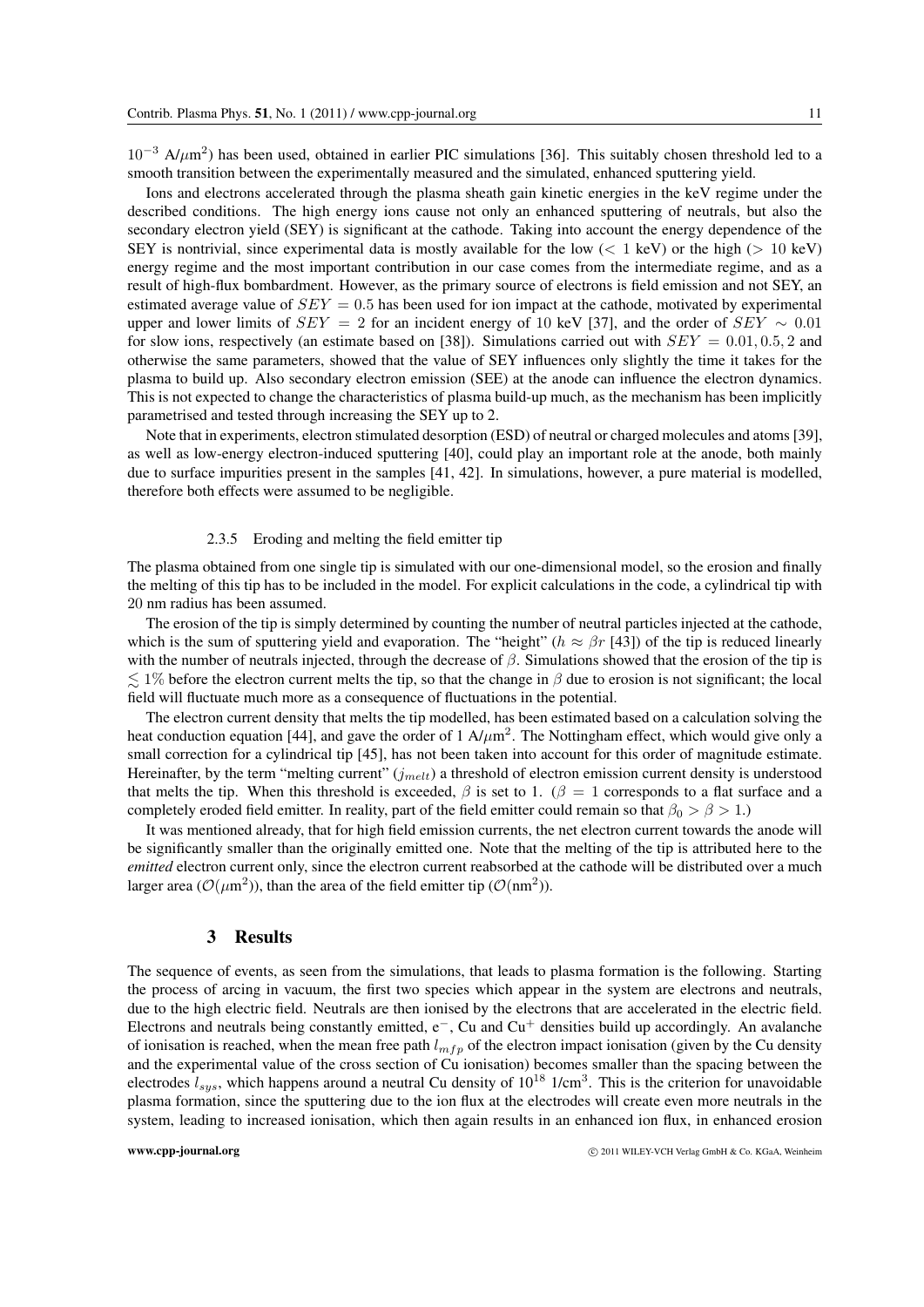of the electrodes, and so forth. As long as energy is available, the current density of the arc rises steadily too, accompanied by the rapid reduction of electrical resistance; breakdown occurs.

We can formulate two conditions required for the plasma to build up. The first condition to be fulfilled is a *high enough initial local field*, which after stabilising first to a given value, grows then slightly, resulting in a huge electron field emission current growth, until the melting current is reached. During this period, the ion density still remains below the electron density, and so the plasma sheath is not established yet. Instead, just before the melting of the tip, the potential is usually zero in the first  $\sim 2/3$  of the system seen from the cathode, indicating the screening of the external potential by electron space charge (cf. Fig. 5). When the ion density has built up sufficiently, a sheath can form, which happens around the same timescale as the melting of the tip. The second condition to be fulfilled is reaching the *critical neutral density*, or equivalently, meeting the requirement that  $l_{mfp} < l_{sys}$  for the electron impact ionisation. Depending on the state of the system, two cases are possible: Either (i) the neutral density remains below critical, and charged particle densities remain then even below the neutral density and no arc plasma builds up; or (ii) the avalanche of ionisation is reached, the sheath leads to a local field at least as high as initially with  $\beta > 1$ , plasma is maintained and densities grow until the energy available for breakdown is consumed.

A four-dimensional parameter space has been sampled with simulations and the reaction of the plasma to the changes in initial parameters has been investigated. Setting different initial parameters can result in very different plasma behaviour and knowing the regime in which plasma build-up is facilitated and in which it is not, can suggest ways how to lower the breakdown probability. The parameters examined were: (i) the melting current, which will change with the geometry of the tip; (ii) the time constant of the external circuit, scaling the energy available for breakdown; (iii) the evaporation of neutrals to field emission current ratio, to give an estimate on the range in which it can move, and finally, (iv) the initial local field needed for ignition, a quantity that can be directly compared with experiments.

As mentioned before,  $E_{LOC}$  for copper at breakdown is always around 10 GV/m [14]. In experiments, the energy available for breakdown has been varied, and even with different amounts of energy available,  $E_{LOC}$ remained the same [31]. Consequently, this value has been assumed throughout all the simulations (except for series (iv)), using typical experimental values of an initial external electric field  $E_0 = 250$  MV/m and  $\beta = 40$ .

#### 3.1 Melting current

The influence of the melting current has been examined in the region  $j_{melt} = 0.4 - 1$  A/ $\mu$ m<sup>2</sup>. Above 1 A/ $\mu$ m<sup>2</sup>, additional information can not be gained due to limited simulatable density. Simulations have been carried out for melting currents of  $0.4$ ,  $0.5$ ,  $0.6$ ,  $0.8$ ,  $0.9$  and 1 A/ $\mu$ m<sup>2</sup>, with a time constant (Sec. 3.2) of  $\tau = 5$  ns and an evaporation of neutrals to electron emission current ratio (Sec. 3.3) of  $r_{Cu/e} = 0.01$  for all of them. (Note that timescales are rather sensitive to the parameter  $r_{Cu/e}$ . This will be further discussed in detail in Sec. 3.3). The plasma was in all of these cases beyond the "point of no return", where ionisation and the development of an arc are unavoidable. This confirmed that the estimated regime of  $j_{melt} = 0.4-1$  A/ $\mu$ m<sup>2</sup> provides a sufficient amount of electrons for the onset of plasma, and in combination with  $r_{Cu/e} = 0.01$  and  $\tau = 5$  ns initial conditions are suitable for plasma to build up. Therefore factors that can influence the melting current such as the dimensions (height, area perpendicular to j), the geometry (cylindrical, conical etc.) and the composition (oxides, impurities) of the tip, do not seem to influence arc development. (However, they may influence the triggering of the formation of field emitter tips.)

After the electron current density has reached its peak, the plasma ionises completely (neutrals are present only in the sheath region) and a sheath forms that is able to maintain itself thereafter. An example for  $j_{melt}$  =  $0.5$  A/ $\mu$ m<sup>2</sup> is shown in Fig. 4(c). The total current (Fig. 4(a)) starts to grow once more after its first peak, that is due to the high electron emission before melting; this is the onset of arcing. At 6.13 ns the simulation exceeds its numerical limits due to high neutral density at the cathode. The  $Cu<sup>+</sup>$  energy distribution at the cathode (Fig. 4(b)) averaged over the onset phase (5.35−6.13 ns) shows a peak around 3 keV, as a consequence of a sheath potential of  $\sim$  3 kV.

In the whole regime of  $j_{melt} = 0.4 - 1$  A/ $\mu$ m<sup>2</sup> the effect of space charge on the electron emission current can be seen in terms of the potential (Fig. 5). The higher  $j_{melt}$ , the more this effect is enhanced. Qualitatively  $j_{melt}$ does not influence plasma behaviour much, but in the region  $j_{melt} = 0.8 - 1$  A/ $\mu$ m<sup>2</sup> numerical limits restricted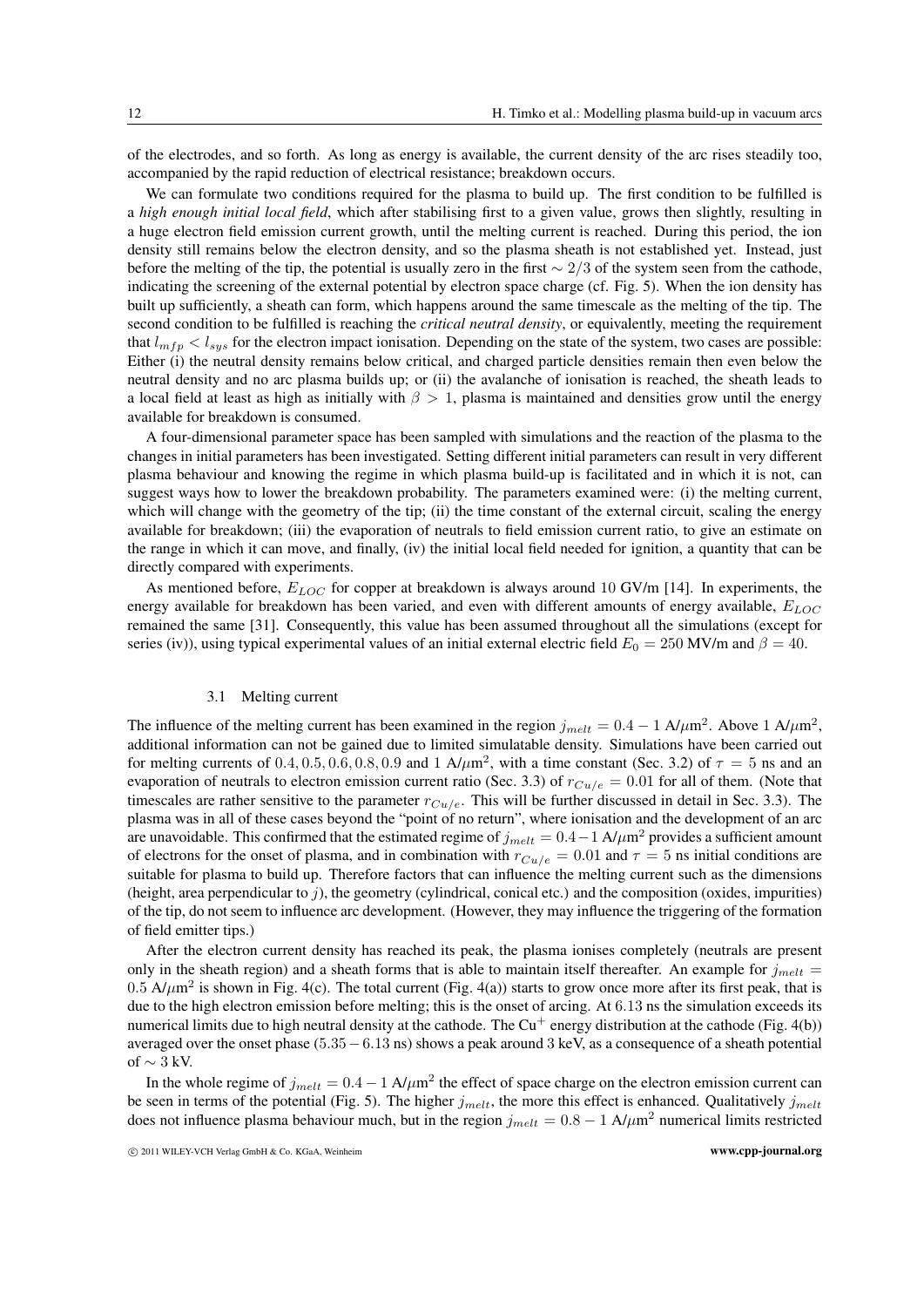the simulations to the electron emission phase. To simulate the plasma onset, it was numerically convenient to use  $j_{melt} = 0.5$  A/ $\mu$ m<sup>2</sup> for the investigation of all other parameters.





(a) External potential and total current through the discharge gap.

(b) Average  $Cu<sup>+</sup>$  energy distribution at the cathode.



(c) Density of different species (left) and electric potential (right) in the plasma

Fig. 4 Examining the influence of the melting current. The qualitative behaviour remains the same for the whole regime investigated  $(j_{melt} = 0.4 - 1 \text{ A}/\mu\text{m}^2)$ . In the particular case shown here  $\tau = 5$  ns,  $r_{Cu/e} = 0.01$  and  $j_{melt} = 0.5 \text{ A}/\mu\text{m}^2$ . After the first peak in the total current, a sheath has built up and the total current grows again. (Note that the total current is the sum of the ion and the space charge limited electron current, and stays therefore below  $j_{melt}$ .) Fig. (b) shows the average energy distribution of ions bombarding the cathode during the burning of the arc. The densities of different species in the plasma and the corresponding electric potential at the last instant before the simulation exceeds its numerical limits are shown in Fig. (c). Neutrals are present only in the sheath region, while outside the sheath region the plasma is quasi-neutral (electron and ion densities are the same). Quasi-neutrality outside the sheath is reflected also in the constant potential (fluctuations in the potential are due to growing numerical instability at this last instant), whereas the sheath potential originates from the difference in ion and electron densities in the sheath region. Note that also close to the anode there is a sheath potential drop present (∼ 200 eV, corresponding to an electron temperature of ∼ 40 eV), however, it is difficult to notice it on the scale of Fig. (c).

#### 3.2 Time constant

Possible changes in plasma properties were examined as a function of energy available. Experimentally, this was done through changing the capacitor that supplies the discharge; the energy range covered was 5 mJ – 1.5 J. One observation was that both breakdown and local field (and thus also  $\beta$ ) remain approximately the same. Therefore, different capacitors will be equivalent to different time constants and energies. The current-voltage characteristics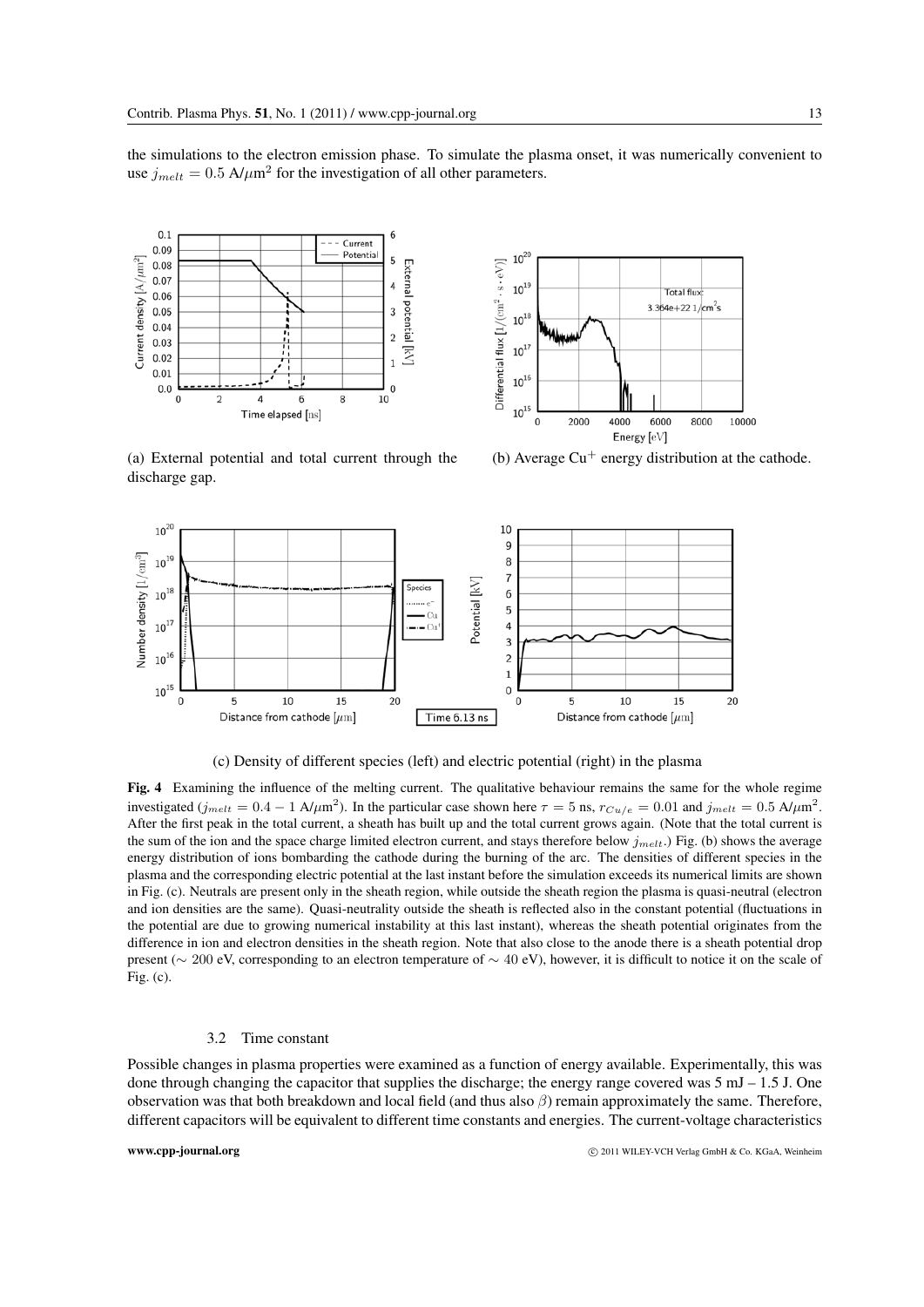of the discharge remained qualitatively the same, but both the current reached and the timescale of the discharge scaled with the energy available. Corresponding time constants varied in the range  $3 \text{ ns} - 1 \mu \text{s}$ . In simulation, the range  $1-100$  ns is realisable and simulations have been carried out for  $\tau = 2, 3, 4, 5, 5.6, 6, 7, 10, 20$  and 100 ns, with common parameters  $j_{melt} = 0.5 \text{ A}/\mu \text{m}^2$  and  $r_{Cu/e} = 0.01$ .



Fig. 5 The effect of space charge during high electron emission current. Before the formation of the sheath, as long as the ion density is still smaller than the electron density, the potential is screened in about 2/3 of the system starting from the cathode where electrons are emitted. Simulation parameters were  $\tau = 5$  ns,  $r_{Cu/e} = 0.01$  and  $j_{melt} = 0.9$  A/ $\mu$ m<sup>2</sup>.

An important prediction of this series was that below a given time constant, no breakdowns would occur. Practically no plasma builds up at all, as in the case of  $\tau = 2$  ns (Fig. 6). Intuitively, such a threshold should exist, below which there is simply no time to create a plasma starting from vacuum. Nevertheless, no exact value for this threshold can be given with our model, since the timescale is highly influenced by  $r_{Cu/e}$  (cf. Sec. 3.3). In DC experiments, this threshold has not been reached yet and it does not seem to be feasible to lower the time constant further. However, RF structure testing experiments show indications of such a threshold: Travelling wave structures tested with 3 − 5 ns pulses could attain a surface field twice as high as usual ( $\sim 600$  MV/m) [46].





(a) External potential and total current through the discharge gap

(b)Evolution of  $\beta$  and the local field at the cathode

Fig. 6 A simulation with a time constant of  $\tau = 2$  ns. No breakdown is occurring, implying that the plasma needs — with the given initial conditions  $(j_{melt} = 0.5 \text{ A/}\mu\text{m}^2, r_{Cu/e} = 0.01)$  — at least ∼ 4 ns in total to build up. The timescale is sensitive to  $r_{Cu/e}$ . Also the threshold, at which the voltage starts to drop exponentially, is only estimated and can modify slightly the timescales.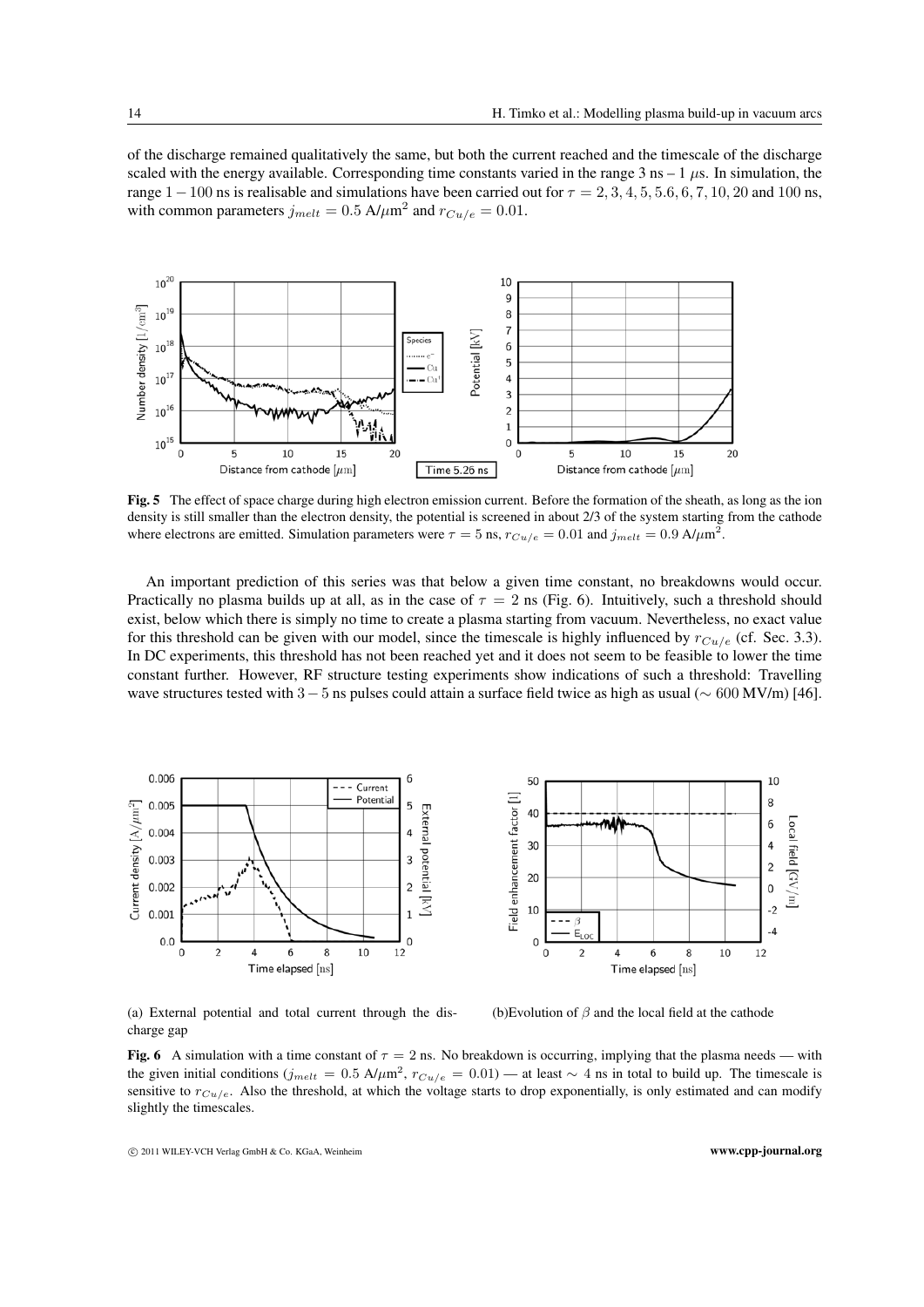For  $\tau > 3$  ns, breakdown does occur, but with two different regimes depending on  $\tau$ . Below 10 ns, the neutral density is very close to the critical density and small changes in the initial conditions can influence whether the ionisation avalanche can be reached or not. For  $\tau = 3, 4, 5$  and 6 ns, the plasma sheath was sustained until all the neutrals in the system, except for those in the sheath region, were ionised, while for  $\tau = 5.6$  and 7 ns ionisation could not be reached. Although in reality many other factors will influence the timescale of plasma build-up ( $E_{LOC}$ ,  $r_{Cu/e}$  etc.) and such a closeness to the critical density might not be observed, it is interesting to examine what causes this effect. In the case of  $\tau = 5.6$  and 7 ns, the sheath remains sustained once it is created, nevertheless, not all the neutrals can be ionised. This is due to the fact that the neutral density fulfils the criterion for an ionisation avalanche only close to the cathode and only temporarily, then it drops below the critical density. As a consequence, Cu density is higher than  $e^-$  or Cu<sup>+</sup> density, both of which remain below  $10^{18}$  1/cm<sup>3</sup>. This relatively "low-density" plasma populated mostly by neutrals does not show the characteristics of an arc plasma (such as an ionisation avalanche, growing current density, a high flux of high energy ions bombarding the cathode, etc.). Above 10 ns, the ionisation process takes place unavoidably in all of the cases, and an arc plasma forms.

Also the timescale of plasma build-up changes slightly with  $\tau$ . Between  $\tau = 3 - 5$  ns, a double peak could be seen in the total current, with the first peak corresponding to the electron emission phase and the second peak corresponding to the build-up of plasma (cf. Fig. 4(a)). This second peak occurred while  $\beta = 1$  and, due to the sheath,  $E_{LOC} \sim 7 - 8$  GV/m. Above 5 ns, the second peak overlaps with the first one, the rise in current density due to plasma build-up can barely be distinguished from the rise due to electron emission (cf. Fig. 11(b)).

The statistics of highest current density and local field reached after the melting of the tip for  $\tau = 3 - 100$  ns can be seen in Fig. 7, showing the proximity to the critical density below  $\tau = 10$  ns in terms of  $E_{LOC}$ . All ion energy distributions at the cathode extracted for  $\tau = 4, 6$  and 20 ns gave a peak around 3 keV and a total flux of ~ 5 · 10<sup>22</sup> 1/(cm<sup>2</sup>s). In comparison, the ion energy distribution for  $\tau = 7$  ns, where not all the neutrals could be ionised, gave also a peak around 3 keV, but a much narrower one. In addition, the flux reached only  $\sim 3 \cdot 10^{21}$  1/(cm<sup>2</sup>s) directly after the melting of the tip, and contrary to the fully ionised case, then started dropping. Simulations  $\tau = 4, 6$  and 20 ns were also repeated with  $j_{melt} = 0.9$  A/ $\mu$ m<sup>2</sup>, but they all exceeded numerical limits: Memory limitations caused simulations to break down almost immediately after ionisation has started due to a quick rise in density.



Fig. 7 Statistics for the highest current density and local field reached in each simulation after the melting of the tip, as a function of  $\tau$ . Below 10 ns, the neutral density is close to critical.  $E_{LOC}$  reflects whether an arc can develop or not. For  $\tau = 5.6$  and 7 ns, only a relatively low-density plasma can build up (densities stay below  $\sim 10^{18}$  1/cm<sup>3</sup>). Above 10 ns, an arc plasma develops unavoidably. Only lower limits can be presented for those cases in which an arc develops, since simulations are restricted to the onset phase.

## 3.3 Evaporation of neutrals to electron field emission ratio

Although  $r_{Cu/e} = r_{Cu/e}(E, t, ...)$  is treated in our simple model of evaporation of neutrals as a constant, it is valuable to have a theoretical estimate in which regime it can move. Simulations covered  $r_{Cu/e} = 0.001, 0.005$ , 0.008, 0.01, 0.025, 0.05 and 0.1 for both  $\tau = 4$  ns and  $\tau = 20$  ns, with  $j_{melt} = 0.5$  A/ $\mu$ m<sup>2</sup>.

The rate of neutrals compared to electrons in the system will influence how quickly different processes will take place; e.g. it can either enhance or slow down ionisation. For  $r_{Cu/e} = 0.001 - 0.008$ , most of the neutrals can not be ionised ( $n_{Cu} > n_{Cu+}, n_{e-}$ ) and all densities stay rather low so that the ionisation avalanche can not be reached. Also the local field created by the sheath of this "low-density" plasma is rather small (∼ 2 − 3 GV/m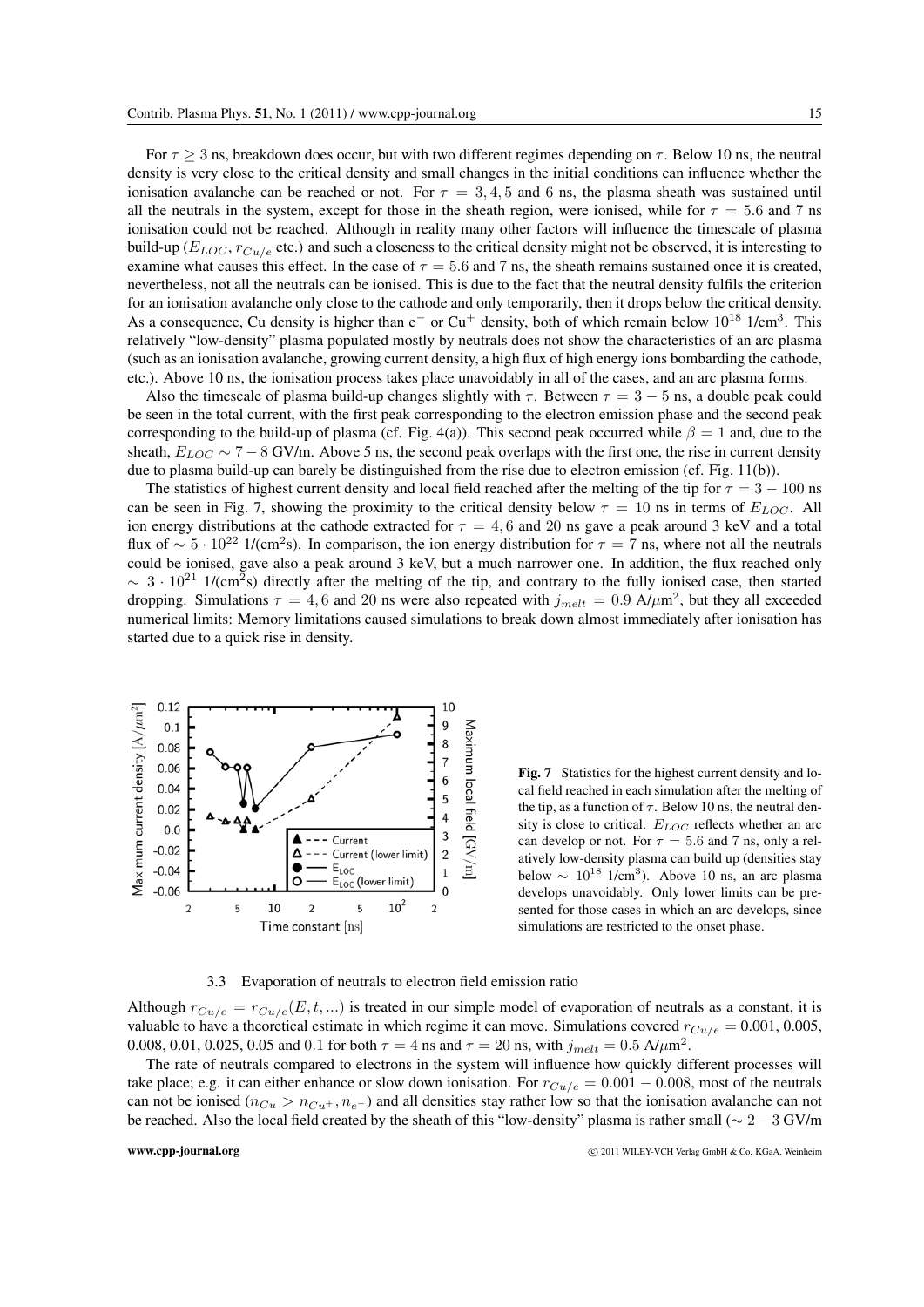at maximum). In contrast, already for  $r_{Cu/e} = 0.01$  all neutrals get ionised and also the sheath results in significantly higher fields ( $\sim$  7 GV/m). Above  $r_{Cu/e} = 0.01$ , the higher  $r_{Cu/e}$  is, the stronger also the effect of potential screening.



Fig. 8 Influence of the evaporation of neutrals to electron field emission ratio on the timescale of plasma build-up. The timescale is defined here as the time needed for the first peak in total current density to occur, which corresponds to high field emission prior to plasma build-up. For the lowest ratio,  $r_{Cu/e} = 0.001$ , the value presented is only an upper limit. The time constant used in the simulation does not influence these timescales significantly, only about 10%.

The time needed for the (first) peak in total current density to occur, is summarised for all the cases in Fig. 8, which shows how the time needed for plasma build-up scales with  $r_{Cu/e}$ . Comparing theoretical and experimental timescales, the evaporation of neutrals can be estimated to be in the regime  $r_{Cu/e} \sim 0.01 - 0.05$ . Even though DC and RF can not be easily compared, very fast plasma build-up can be excluded since otherwise it would be in contradiction with the fact that short pulses are not likely to produce breakdowns in RF (in RF experiments, most of the breakdowns occurred between 8 − 60 ns after the peak field [4]). Very slow build-up can be excluded too, since low values of  $r_{Cu/e}$  do not produce an arc plasma with high densities.

#### 3.4 Initial local field

Up to now, an initial  $E_{LOC}^0 = 10$  GV/m has been assumed, based on experimental results. A final issue to examine is, how sensitive plasma build-up is to  $E_{LOC}^0$ , the initial electric field  $E_0$  and the initial  $\beta$ . Altering  $\beta$ and  $E_0$  without altering  $E_{LOC}^0$  did not result in a different behaviour of the plasma (conclusion from simulations with  $\beta = 30, E_0 = 333$  MV/m and  $\beta = 50, E_0 = 200$  MV/m instead of the usual  $\beta = 40, E_0 = 250$  MV/m; common parameters were  $j_{melt} = 0.5 \text{ A/}\mu\text{m}^2$ ,  $\tau = 4 \text{ ns}$  and  $r_{Cu/e} = 0.01$ ). The typical time evolution of  $E_{LOC}$ is presented in Fig. 9. Even though starting from  $E_{LOC}^0 = 10$  GV/m,  $E_{LOC}$  soon stabilises to a value typically  $\sim$  6 GV/m, slightly growing before breakdown. With growing electron emission,  $E_{LOC}$  becomes more and more unstable. After the melting of the tip, in case a sheath forms,  $E_{LOC}$  can reach values around 6 – 8 GV/m, depending on initial conditions.

Lowering  $E_{LOC}^0$  through either lowering  $\beta$  or lowering  $E_0$  resulted in drastic changes in the current density. With initial conditions  $\beta = 40$  and  $E_0 = 200$  MV/m (i.e.  $E_{LOC}^0 = 8$  GV/m), the electron FE current can still melt the tip but the ionisation avalanche is not reached anymore. For conditions  $\beta = 30, E_0 = 250$  MV/m  $(E_{LOC}^0 = 7.5 \text{ GV/m})$  and  $\beta = 40, E_0 = 150 \text{ MV/m } (E_{LOC}^0 = 6 \text{ GV/m})$ , no plasma evolved at all. Comparing to Fig. 9 and seeing that the initial field drops down to 6 GV/m almost immediately, one might ask why there is no plasma forming for  $E_{LOC}^0 = 6 - 8$  GV/m. The key to this is the fact that for  $E_{LOC}^0 = 6$  GV/m the local field stabilises around 4 GV/m, for  $E_{LOC}^0 = 7.5$  GV/m around 5.5 GV/m and for  $E_{LOC}^0 = 8$  GV/m slightly below 6 GV/m, so that the condition for plasma to build up appears to be stabilising the local field at least up to 6 GV/m to reach a sufficiently high electron field emission current.

For copper,  $E_{LOC}^0 = 10$  GV/m corresponds already to an experimentally measured breakdown rate  $BDR =$ 1, meaning that the probability of a breakdown occurring when applying this field is 1. One might ask then what happens for  $E_{LOC}^0 > 10$  GV/m. Interestingly, the initial conditions  $\beta = 30, E_0 = 300$  MV/m and  $\beta = 48, E_0 = 250$  MV/m, both corresponding to  $E_{LOC}^0 = 12$  GV/m, showed a stabilisation of the local field again around 6 GV/m, and not higher. This means that even for  $E_{LOC}^0 > 10$  GV/m the FE current will regulate itself down to the same level as for  $E_{LOC}^0 = 10 \text{ GV/m}$ .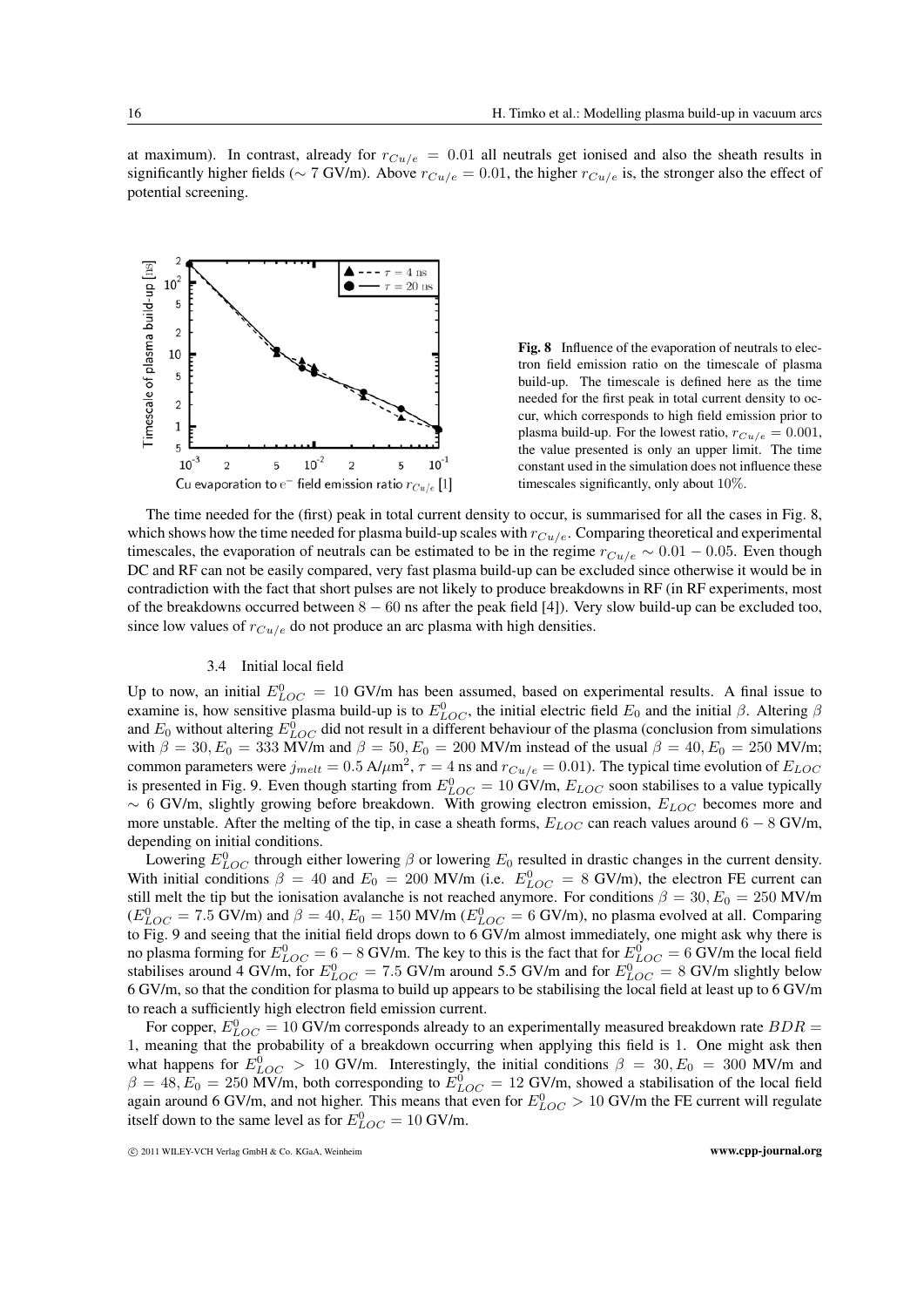

Fig. 9 Typical time evolution curve of  $\beta$  and the local field when starting from an initial  $E_{LOC}^0 = 10 \text{ GV/m}$ . Before breakdown,  $E_{LOC}$  typically falls down to  $\sim$ 6 GV/m and then grows slightly. The fluctuations correspond to the period where electron emission is enhanced significantly. After the tip is molten, the local field drops accordingly. In case a plasma sheath can form and maintain itself,  $E_{LOC}$  can reach afterwards values up to  $6 - 8$  GV/m during the plasma build-up phase.

The fact that the efficiency of plasma development drops drastically for  $E_{LOC}$  < 10 GV/m confirms that, for plasma build-up from a field emitter tip,  $E_{LOC} = 10$  GV/m is required within its experimental error of  $\pm 16\%$  [15]. However, the initial  $E_{LOC} = 10$  GV/m might rather set a condition to the formation of field emitter tips during the onset phase of arcing, than to the build-up of plasma, which requires only  $E_{LOC} \sim 6$  GV/m to produce a growing field emission current. An indication for this might also be the fact that the experimentally measured  $E_{LOC} = 10$  GV/m required for copper to break down is the value for *conditioned* <sup>1</sup> copper, where tips have to be formed first before breakdown. For non-conditioned copper,  $E_{LOC}$  can be significantly lower.

## 4 Discussion

A diagram summarising the simulated parameter space and its main characteristics is given in Fig. 10.

Clearly, a one-dimensional model has free parameters that can be eliminated in a two-dimensional model: For instance,  $j_{melt}$  could be eliminated in a two-dimensional model where areas are resolved and therefore temperature can be assigned to the field emitter tip. Also the drop of the external potential could be self-consistently implemented and no assumption of a time constant  $\tau$  would be needed. Due to these free parameters, the results of the presented one-dimensional model should be interpreted on a qualitative level. To what extent experiments and simulations can be compared is discussed below.

The model that has been presented describes plasma build-up under breakdown conditions from only a single field emitter tip. When comparing with experimental results, it has to be taken into account that the total arc plasma will be a spatial and temporal overlap of multiple tips. Plasma igniting at one site results in intense ion bombardment at the cathode and clusters flying out of the cathode spot can ignite the plasma at another site. Thus the plasma observed in experiments could be interpreted to consist of several "generations" of plasma originating from field emitter tips, where in each such "generation", several tips ( $\sim 10$  field emitters in the DC setup, one dominating) would be present at the same time.

The implications of the results obtained in Sec. 3 have to be discussed in the light of this tip-overlap-model. The characteristics of model and experiment can almost directly be compared (Fig. 11(a) and 11(b)), the only missing factor is the area of current flow, which is a dynamic quantity. The quick rise in current during the buildup of plasma seen in experiments is reproduced also in simulation and reflects a characteristic feature of arcs, namely that they can short-circuit even vacuum within a short time ( $\sim 10 - 100$  ns). However, looking at the experimental curve, one should note that the maximum current drawn by the arc will depend on how long the arc can be sustained (how many arc spots are involved in the process). In simulations, two phenomena can contribute to high current density values: (i) a peak in electron field emission and (ii) an established arc plasma. Sometimes

<sup>&</sup>lt;sup>1</sup> By a conditioned material, we mean a material, that has suffered already some breakdowns, and consequently, has an eroded surface layer. Both in RF and DC experiments, materials exhibit a "conditioning", which means that their breakdown field stabilises after a few sparks to a value which is either higher or lower than initially. Experiments suggest that conditioning might be due to the removal of oxide from the surface.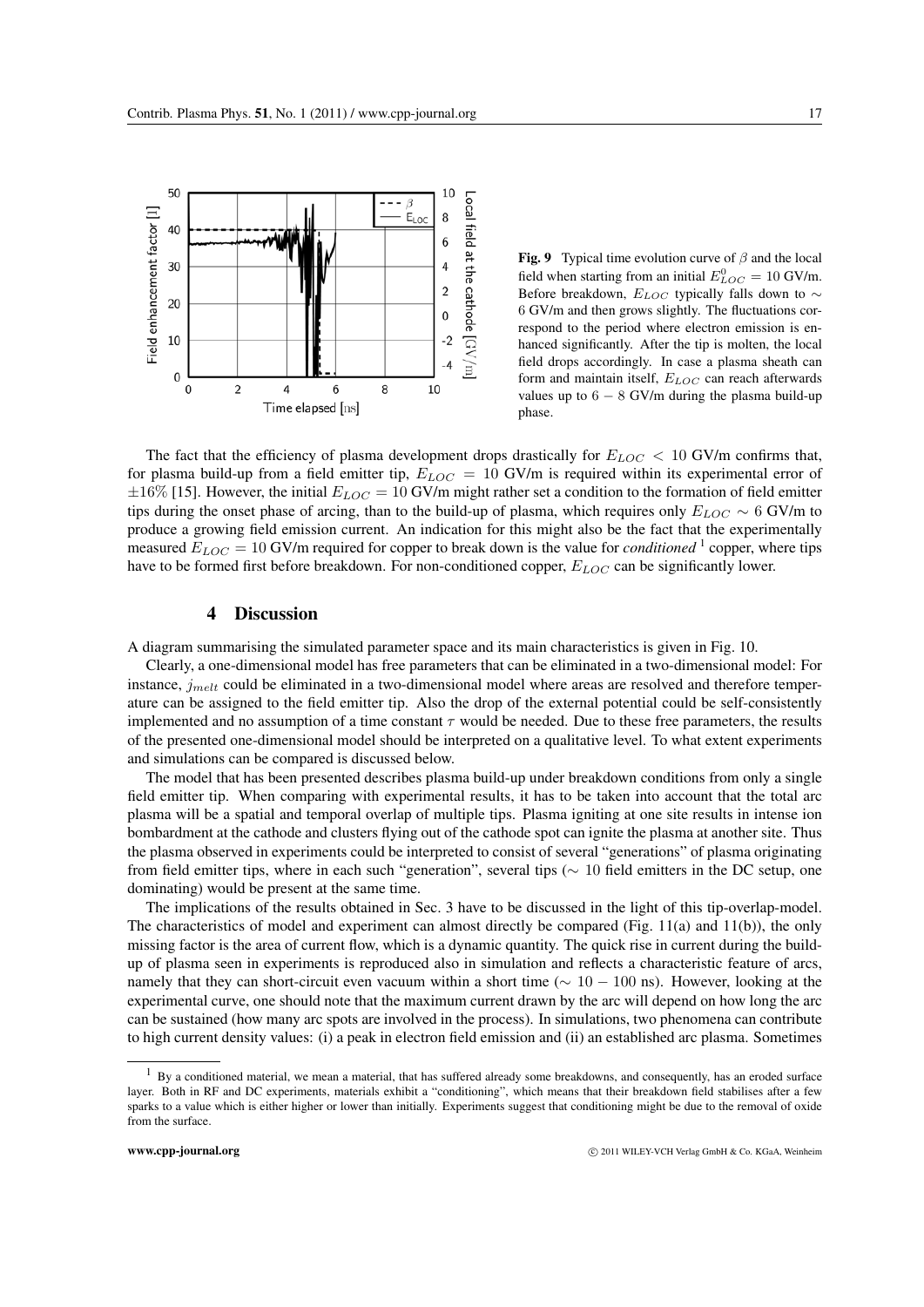these peaks corresponding to (i) and (ii) are separate, sometimes they grow together, depending on the timescale of (i) compared to when the avalanche of ionisation is reached. Nevertheless, in experiments (i) can not be seen, since FE occurs on a much smaller area and has therefore a minor contribution to the total current.



**Fig. 10** Summary of the parameter space simulated. In all of the cases,  $E_{LOC}^0 = 10$  GV/m. Different simulation series can be seen in the rounded boxes. Common parameters used during a given series are indicated by the dark areas. Comments on main characteristics in a given region are also given.

The scaling of the maximum total current and the timescale of reaching this maximum with the time constant (or equivalently, with the energy available) was experimentally measured. Shorter time constants result in shorter burning of the arc, with less current, so that the total energy consumed by the arc is directly proportional to  $\tau$ . This observation can not directly be compared to simulation, since for long time constants, plasma jets that are ejected from the arc spots could ignite new spots as it is known from experiments [3], [16] and was confirmed by former simulations [36], so that a different amount of "generations" would be present for low-energy arcs than for high-energy arcs.

This idea is also motivated by comparing the energy consumption of simulated and experimental arcs. In simulation, the energy density consumed by the arc plasma was always between  $0.5 - 1 \cdot 10^{-5}$  J/ $\mu$ m<sup>2</sup>, regardless of initial conditions. Assuming an average ion bombardment area of  $\sim 100 \ \mu m^2$  (based on the size of molten spots in scanning electron microscope images), we get  $0.5 - 1$  mJ for the energy consumed by the plasma of one field emitter tip. Thus for the lowest energy experiments with 5 mJ, at maximum  $5 - 10$  tips could be coexisting (even more, if the  $\beta$  of one tip dominates). In comparison, for experimental discharges of 1.5 J, the ignition of several subsequent arc spots would be possible, while the ions and electrons from the initial spots are already present in the system; the discharge maintains itself longer and higher total current can be drawn.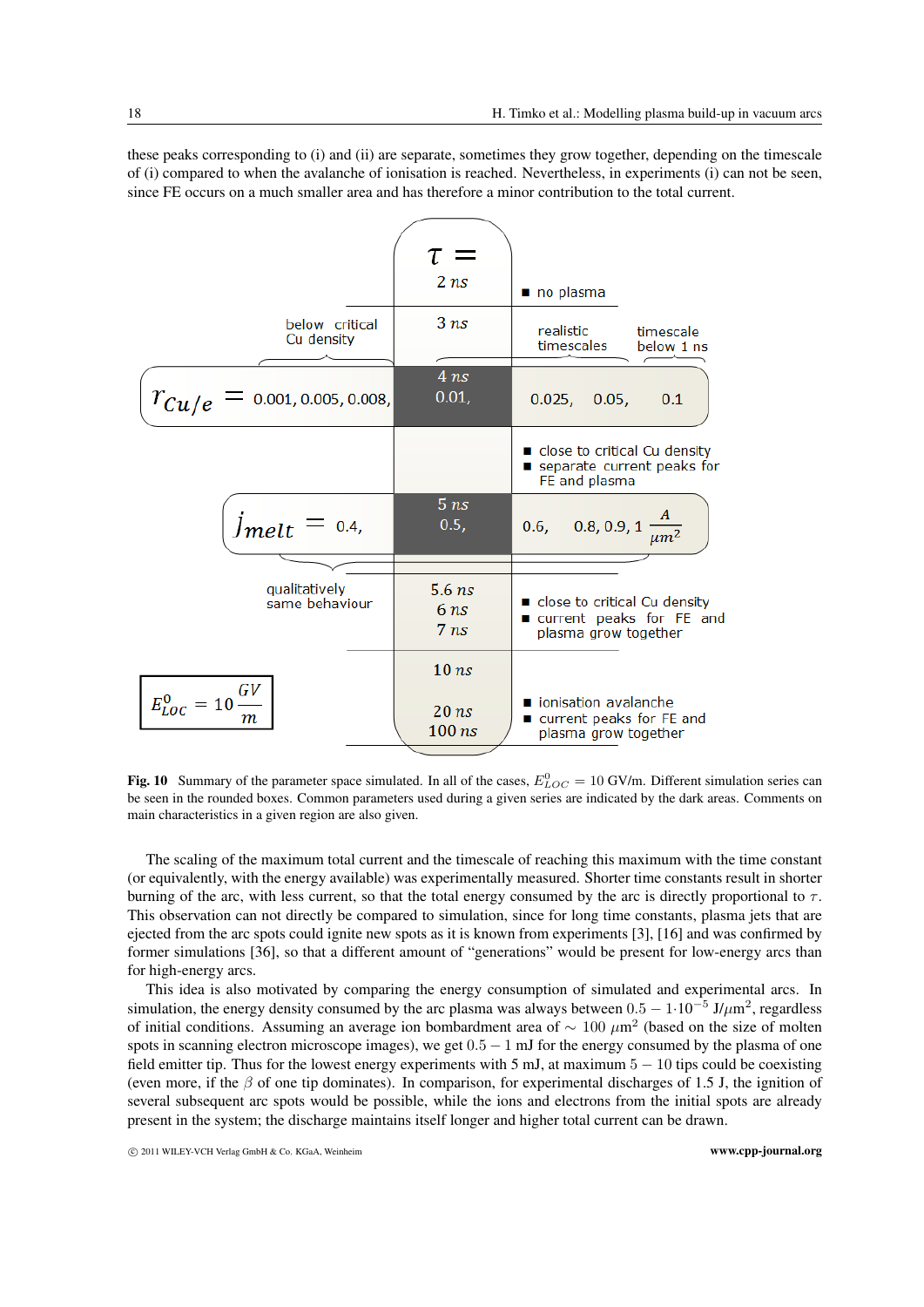

(a) Characteristic experimental curves,  $\tau \approx 200$  ns with  $C_{ext}$  = 15 nF. The negative values after the sudden drop in voltage are purely instrumental. The measurement of shorter timescales is difficult due to growing noise, impedance of cables etc.



(c) Simulated voltage-current characteristics corresponding to Fig. 11(b). In the beginning, the discharge gap results in an open circuit, only a small leakage current flows through it that does nearly not affect the voltage. As the plasma forms, the discharge gap gets conducting. (Note: The time evolution in the plot is from the right to the left.)



(b) Characteristic simulated curves,  $\tau = 100$  ns. Simulations are limited to the build-up phase of the plasma. Assuming a bombardment area of 100  $\mu$ m<sup>2</sup>, the simulated current density would correspond to a current up to 10 A.



(d) Simulated plasma resistance corresponding to Fig. 11(c), after the voltage starts dropping. The plasma resistance is negative and drops quickly during its formation orders of magnitudes.

Fig. 11 Comparison of the modelled (b-d) and experimentally measured (a) development of current and voltage over the discharge gap as a function of time. In terms of total current, the characteristic behaviour of the plasma seen in experiments is reproduced by the model, the only missing factor is the area of current flow, which is also a function of time.

Finally, we would like to mention some interesting properties of the plasma as a part of an electric circuit. The plasma has negative resistance (i.e. growing driven current for dropping voltage), as can be easily concluded from Fig. 11(a). Also in simulations, this characteristics is reproduced (Fig. 11(b), 11(c) and 11(d)). When analysing experimental data of the exponential drop of the voltage, the time constant obtained will be  $\tau = R_{TOT}C_{ext}$ , where  $C_{ext}$  is the capacitance of the external capacitor (assuming other capacitances in the system are negligible) and  $R_{TOT}$  will be the sum of the external resistance  $R_{ext}$  and the resistance of the plasma  $R_{plasma}$ . From experiments it turns out that  $R_{TOT} \ll R_{ext}$  [31], suggesting that the plasma will match the impedance of the external circuit as much as possible in order to extract energy in the most efficient way. In the ideal case, when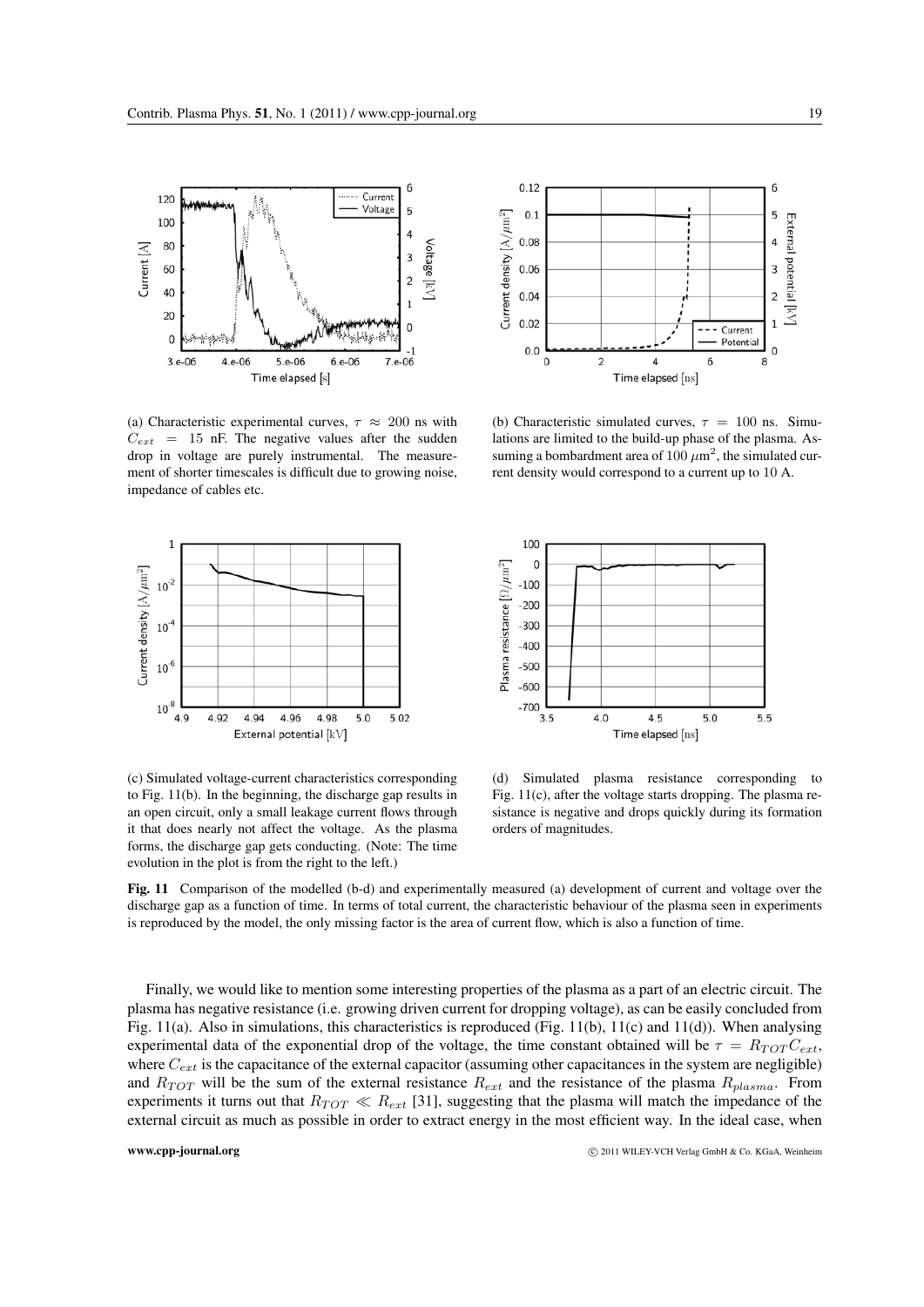$R_{plasma} = -R_{ext}$ , half of the available energy can be consumed by the plasma, giving an upper bound for what energy can actually be transferred to the plasma.

# 5 Conclusions and outlook

A one-dimensional particle-in-cell model has been developed to describe the build-up of plasma in electrical arcs and sparks resulting from a single field emitter tip. A better understanding of the sequence of the phenomena leading to the build-up of plasma in vacuum arcs has been achieved: The two key criteria to be fulfilled for a breakdown to occur are a high enough initial local field to produce a sufficient amount of electrons and a high enough neutral density to meet the criterion  $l_{mfp} < l_{sys}$  leading to an avalanche of ionisation.

A four-dimensional parameter space has been analysed for copper and parameters leading to plasma build-up have been identified. A local field of at least 10 GV/m is necessary for ignition and evaporation of neutrals to electron field emission ratios  $r_{Cu/e}$  between  $0.01-0.05$  match experimentally observed timescales. With the aid of the model, one could also estimate  $\sim 5$  ns as a minimum timescale for the plasma to build-up. The melting current, and therefore the geometry of the tip, does not influence the onset of arcing from the plasma formation point of view.

The one-dimensional model presented allows also for a qualitative comparison to experiments concerning the circuit characteristics of the plasma, the energy consumed by the plasma, the timescale of plasma build-up etc. It can give an order of magnitude estimate of the conditions ruling in the build-up phase of the discharge such as the densities, temperatures and energy distributions of each species, and the overall potential. Furthermore, the fact that both qualitative results as well as quantitative estimates of the simulation model give reasonable agreement with experimental results indicates that the theory of having field emitter initiated arcing is able to explain experimental findings and therefore to give an estimate of the number and generations of field emitters present during an arc.

Further extension of the work to a two-dimensional model is currently under development. This will allow a fully self-consistent coupling between PIC and MD simulation of surface modification, as well as between the external circuit and the discharge gap, because then also the area and the radial flux distribution of the arc will be known. In addition, further physics refinement will be done by including thermionic emission, SEE and the generalisation from DC to RF. The current model with its estimates on evaporation rates of neutrals serves furthermore as a good basis for future work towards a refined neutral evaporation model, where direct field evaporation of neutrals is also taken into account.

#### References

- [1] G. McCracken, J. Nucl. Mater. 93-94, 3-16 (1980).
- [2] D. Raboso, Multipactor breakdown: Present status and where are we heading (2008), At the 6th international workshop on Multipactor, Corona and Passive Intermodulation (MULCOPIM 08), Valencia, Spain.
- [3] R. Behrisch, Surface erosion by electrical arcs, in: Physics of Plasma-Wall Interactions in Controlled Fusion, edited by D. E. Post and R. Behrisch, NATO ASI Series, Series B: Physics Vol. 131 (Plenum Press, New York, 1986), pp. 495-513.
- [4] H.H. Braun, S. Döbert, I. Wilson, and W. Wuensch, Phys. Rev. Lett. 90(22), 224801 (2003).
- [5] M. Kildemo, Nucl. Instrum. Methods Phys. Res., Sect. A 530(3), 596 606 (2004).
- [6] M. Kildemo, S. Calatroni, and M. Taborelli, Phys. Rev. ST Accel. Beams 7(9), 092003 (2004).
- [7] S. Jun and L. Guozhi, IEEE Trans. Plasma Sci. 33(October), 1487-1490 (2005).
- [8] P. Rossetti, F. Paganucci, and M. Andrenucci, IEEE Trans. Plasma Sci. 30(4), 1561-1567 (2002).
- [9] G. Mesyats and D. Proskurovsky, Pulsed Electrical Discharge in Vacuum (Springer-Verlag, Berlin, 1989).
- [10] R. Latham (ed.), High Voltage Vacuum Insulation Basic Concepts and Technological Practice (Academic Press, London, 1995).
- [11] A. Descoeudres, T. Ramsvik, S. Calatroni, M. Taborelli, and W. Wuensch, Phys. Rev. ST Accel. Beams 12(3), 032001 (2009).
- [12] R.H. Fowler and L. Nordheim, Royal Society of London Proceedings Series A 119 (May), 173-181 (1928).
- [13] K.L. Jensen, Y.Y. Lau, D.W. Feldman, and P.G. OShea, Phys. Rev. ST Accel. Beams 11(8), 081001 (2008).
- [14] M. Taborelli, S. Calatroni, and M. Kildemo, Breakdown resistance of refractory metals compared to copper, in: Proceedings of EPAC 2004, Lucerne, Switzerland, (2004).
- [15] A. Descoeudres, Y. Levinsen, S. Calatroni, M. Taborelli, and W. Wuensch, Phys. Rev. ST Accel. Beams 12(9), 092001 (2009).